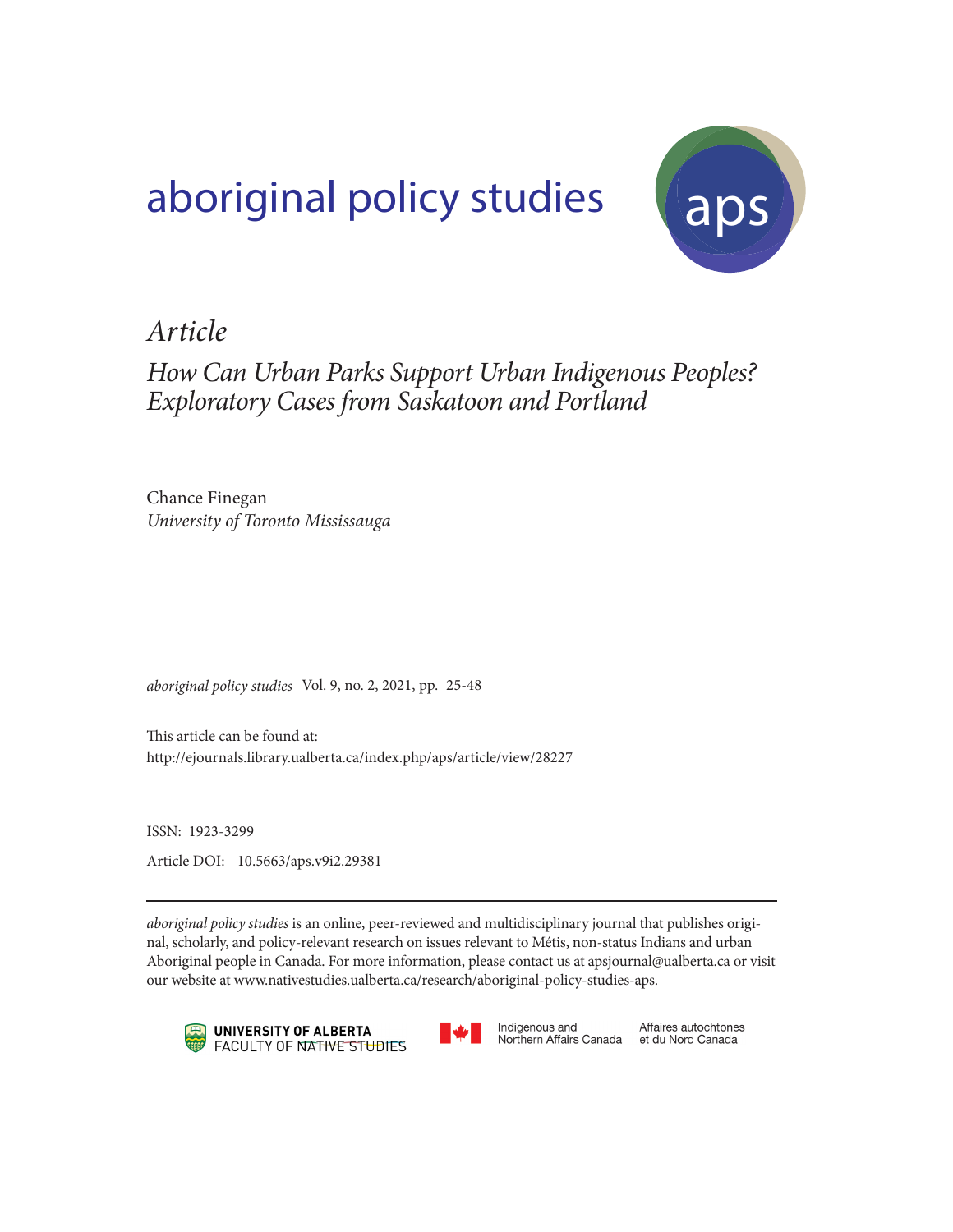# **How Can Urban Parks Support Urban Indigenous Peoples? Exploratory Cases from Saskatoon and Portland**

Chance Finegan *University of Toronto Mississauga*

**Abstract:** *In Anglo settler states, parks and Indigenous peoples interact in myriad ways, given the tight connection between Indigenous peoples and land and that parks are manifestations of settler control of land and heritage. Current park–Indigenous research is limited by a focus on rural locales, despite that more than half of Indigenous peoples live in urban areas. This exploratory paper draws connections between literature rooted in urban Indigenous studies and park management. I argue the literature's current emphasis on rural locales neglects to consider how urban parks, might contribute to reconciliation if they affirmatively support urban Indigenous identities and cultural activities. I use two mini case studies the Meewasin Valley Authority (Saskatoon, Saskatchewan) and Fort Vancouver National Historic Site (Portland, Oregon)—to highlight some of the ways in which urban parks can support urban Indigenous peoples' responses to persistent urban settler-colonialism.*

## **Introduction**

Public spaces, including parks, can be inclusionary or exclusionary (Nejad and Walker 2018; Oakes 1997; Sibley 1995). This article considers the implications of urban Indigeneity for urban park managers. I am concerned here with large urban protected areas like the Rouge National Urban Park and Gatineau Park—not small, neighbourhood parks used for sports (e.g., baseball diamonds or soccer fields)—and I will use "park" and "protected area" interchangeably. As Canada's Truth and Reconciliation Commission and Missing and Murdered Indigenous Women and Girls Inquiry have highlighted, everyone in the public service has a role to play in Indigenous relations. This includes urban parks and their staff. In this paper, I will first synthesize the existing literature on urban Indigenous People and their concerns. My goal here is to help urban park managers better understand a community with which they may be generally unfamiliar.

Second, I will present two brief mini case studies: Fort Vancouver National Historic Site (Portland, Oregon, metropolitan area) and the Meewasin Valley Authority (Saskatoon, Saskatchewan). Of metro areas in the United States with a population over 1,000,000, Portland, Oregon is the seventh most-Indigenous (i.e., Indigenous population as a percentage of total population; U.S. Census Bureau 2018). Meanwhile, Saskatoon is the third most-Indigenous census metropolitan area in Canada (Statistics Canada 2017a). Fort Vancouver and Meewasin are responding to settler-colonial pressures in their cities in different ways; both cases are instructive when considering how urban parks can support urban Indigenous People. Fort Vancouver has re-imagined its visitor centre to highlight Indigenous, rather than settler, heritage. Meanwhile, Meewasin is working to provide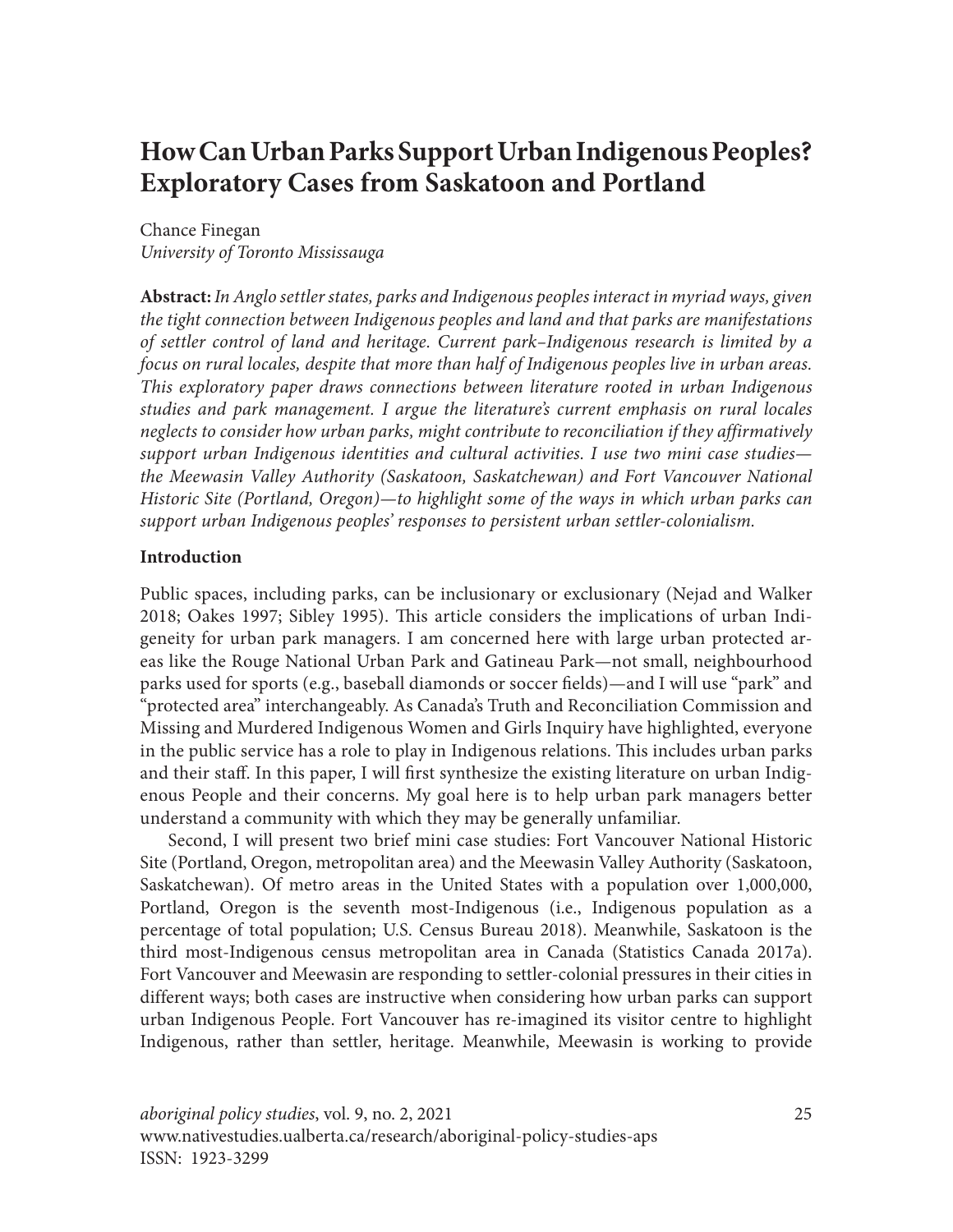"contemplative spaces" within its parks for urban Indigenous People in Saskatoon. This article is an initial step in imagining how urban parks may be able to affirmatively respond to the concerns of urban Indigenous Peoples.

#### **Indigenous Peoples and Protected Areas**

"Place and space can never be neutral," observes Aboriginal scholar Bronwyn Fredericks (2013, 5). While Fredericks is writing about cities in particular, the same comment could be made about protected areas. Parks and Indigenous peoples are deeply intertwined the world over, from issues of sacred site management at Uluru-Kata Tjura, to forced evictions on the Maasai Mara, to the development of cooperative management regimes on Haida Gwaii (Disko and Tugendhat 2014; Jones, Rigg, and Lee 2010). Scholars have developed a robust catalogue of literature about park–Indigenous interactions, drawing on fields as diverse as history (Spence 1999), heritage interpretation (Foxlee 2007), anthropology (Daehnke 2017), Indigenous studies (Nadasdy 1999), political science (White 2020), and park management (Stevens 2014). The scholarship has drawn clear connections between protected area management and processes of settler colonialism (Brockington and Igoe 2006; Colchester 2014; Kelly 2011; Sandlos 2007), both of which are concerned with extending the state's authority over land (Coulthard 2014; Mackey 2016; Simpson 2011). As historian Tracey Banivanua Mar (2010) writes, "National parks, and their enclosure of bounded wilderness… [are] distinctive to settler colonialism, which manifested converging doctrines of dispossession and notions of wilderness" (76).

Settler colonialism is a genocidal (Short 2016; National Inquiry into Missing and Murdered Indigenous Women and Girls 2019) ongoing process (Veracini 2015) whereby settlers seize the territory of and attempt to erase Indigenous peoples through assimilation and outright violence. Settler colonialism "is acquisitive…it is not labour, but territory that it seeks," notes Mohawk scholar Audra Simpson (2014, 19). In both Canada and the United States, protected areas have severed Indigenous kinship ties to land and Creation (Catton 1997; Cruikshank 2010; Mar 2010; Sandlos 2008; Spence 1999) while threatening Indigenous sacred sites (Neufeld 2007; Tsosie 2003). Through this process, protected areas have routinely been used to dispossess Indigenous peoples and to advance broader settler goals of assimilation and control over Indigenous territory.

As an example of these assimilatory pressures, US national parks have their roots in monumentalism—or efforts to highlight how the American settler state is distinct from Europe (Runte 1997). This reflects settler states' efforts to separate themselves from the imperial homeland. In both Canada and the United States, there are clear links between the settler-colonial effort to obscure Indigenous heritage on the one hand and the use of parks to emphasize heroic stories of settler nation-building on the other (Finegan 2019; Rosenkranz 2020; Savage 2012). Neufeld (2007) observes that parks in "Canada and, by association, those developed and supported by the West around the world, are culturally entrenched tools of state power. They are designed to strengthen the state through fostering citizen identity with the State and to gain citizen acknowledgement of the state's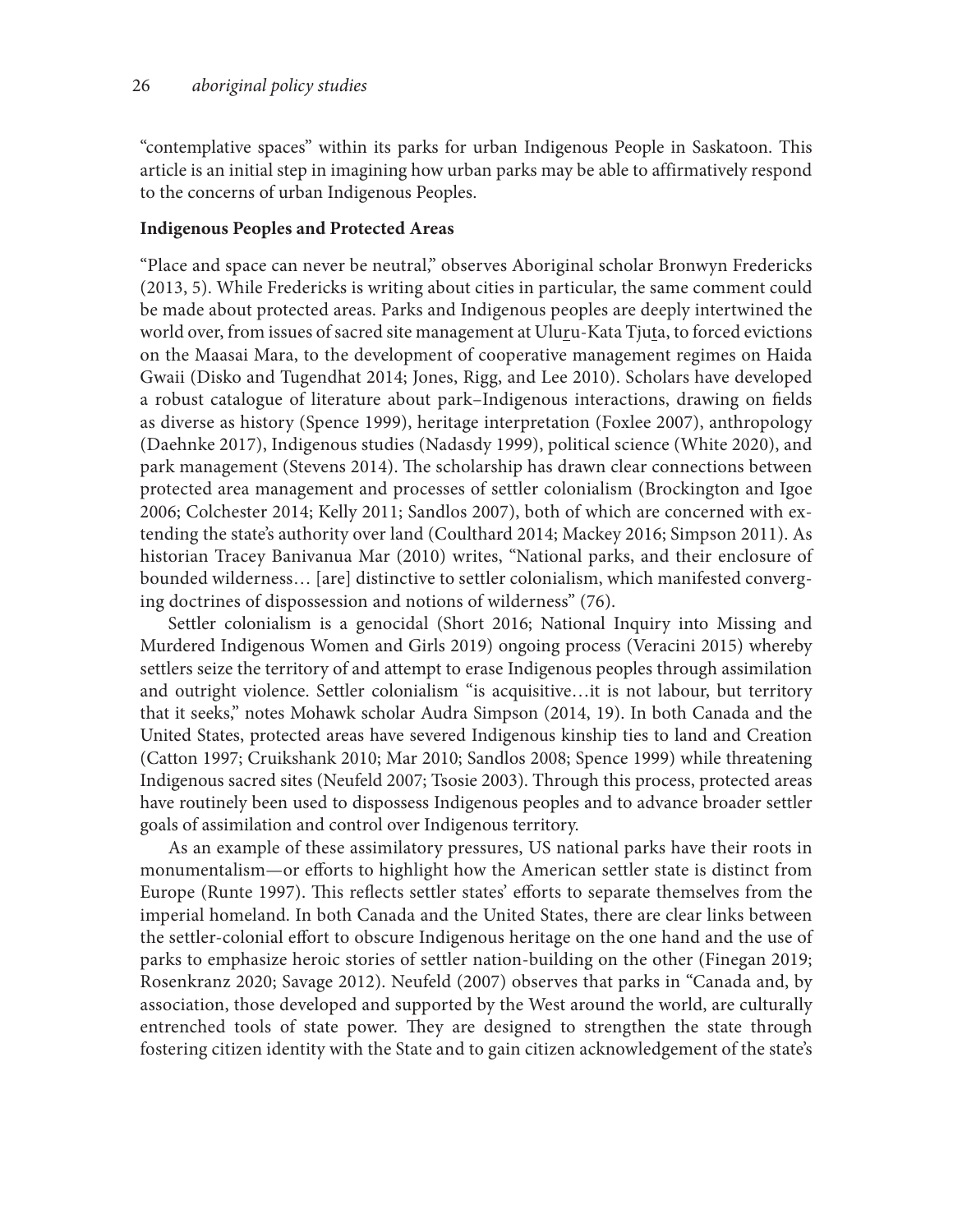responsibility to represent them in the world" (182). Parks are thus invested in settlercolonial efforts to not only seize Indigenous territory but to erase Indigenous peoples from the heritage of North America.

Park managers, particularly in Canada and Australia, are beginning to recognize and question their involvement in settler colonialism. In doing so, they are moving towards improved settler–Indigenous relationships. Two examples of this are the creation of Indigenous protected and conserved areas (IPCAs) and Indigenous guardian programs. Canada's federal government recently convened an Indigenous Circle of Experts (Indigenous Circle of Experts 2018) to advise it on IPCAs. Canada expects to create over two dozen IPCAs through the Canada Nature Fund's Target 1 Challenge in the near future (Environment and Climate Change Canada 2020b).

Justin Trudeau's first government committed \$25 million over four years to support Indigenous guardian programs across the country (Environment and Climate Change Canada 2020a). These programs employ Indigenous peoples on their own territory to educate visitors, conduct natural resources management activities, and protect sacred sites. Indigenous guardian programs are a means for Indigenous peoples to "reassert jurisdiction over their ancestral territories" via a "strategic reversibility of power...that exemplif[ies] how indigenous resistance can reconstitute power relationships" (Reed et al. 2020, 2). Additionally, Indigenous guardians interpret Indigenous heritage for visitors. For example, at Gwaii Haanas National Park Reserve and Haida Heritage Site, Haida Watchmen (guardians) provide direct interpretation of Haida heritage for visitors. Indigenous guardian programs are thus "a prime example of the inclusion of TEK [i.e., Indigenous knowledge] into the daily park operations" (Thomlinson and Crouch 2012, 81), including visitor education. Notably, Indigenous guardians have reported that their skills in "speaking to visitors about their land and culture" have improved because of their work (Decho First Nations et al. 2016, 16).

In Australia, IPCAs now encompass just under half of that country's conservation estate (Gould et al. 2021; Zurba et al. 2019). As Gould et al. (2021) observe, the rise of IPCAs "means the interwoven nature of TOs' [Traditional Owners; i.e., Indigenous peoples] naturalcultural values can be duly respected, as are kinship and ceremonial relationships which underpin proper decision-making and the relationships between people and Country" (5). Indigenous guardian programs are operating in Australia as well, where the government is spending \$102 million from 2021 to 2028 to support guardians (Reed et al. 2020).

While such efforts are not without their criticisms and shortcomings (Fache 2014; Reed et al. 2020; Tran, Ban, and Bhattacharyya 2020), recent articles by Indigenous co-authors indicate support within Indigenous communities for IPCAs and guardian programs (Gould et al. 2021; Tran et al. 2020). IPCAs and guardian programs are direct threats to the settler-colonial "dream…of Indigenous pacification, containment, and demobilization" (Simpson 2014, 142). IPCA and guardian programs respond to the fact that land is at the heart of efforts to "decolonize" (Alfred 2009; Coulthard 2014; Whyte 2018). By emphasizing Indigenous, rather than settler, heritage, they challenge the idea of parks as monuments to settler culture (Runte 1997). In short, they threaten two of Lowman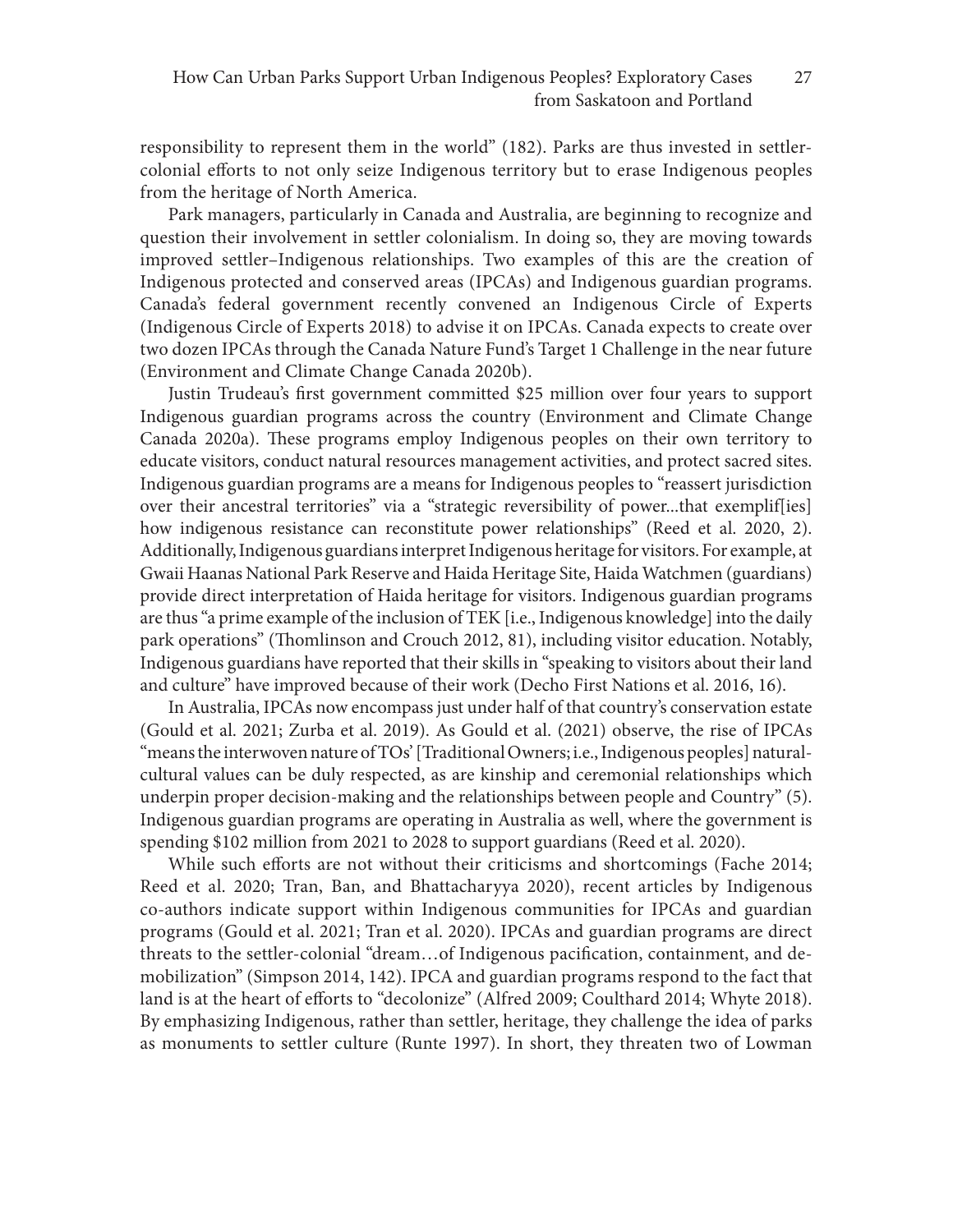and Barker's (2015, 31) three "structures of [settler] invasion": spaces and stories (the third is systems). IPCAs and guardian programs point towards two aspects of improved settler–Indigenous relationships within parks that are particularly salient within an urban context: support for Indigenous ties to land and an emphasis on Indigenous, rather than strictly settler, heritage within parks. The mini cases examined in this article show us two examples of these steps towards improved relations.

#### **Urban Indigeneity and Settler Urbanism**

Over half the Indigenous peoples in Canada and the United States live in urban areas. Yet, as a perusal of the literature and/or a database search for the string ""urban park" and "Indigenous"" will readily reveal, research about park–Indigenous interactions is nearly exclusively about rural locales. It appears the literature is guilty of what Porter and Barry (2015) term "bounded recognition"—that is, "limit[ing] the recognition of Indigenous presence and action to Crown lands, reserved lands, or defined cultural sites and artifacts" (24).

The lack of literature focused on urban park–Indigenous interactions is problematic, given the large, vibrant urban Indigenous communities in Canada and the United States. About 60% of Indigenous People in Canada live in cities (Statistics Canada 2017b). Between the 2006 and 2016 censuses, the Indigenous population in Canada grew at quadruple the rate of the non-Indigenous population (Statistics Canada 2017a). Meanwhile, in the United States, around 78% of Indigenous People live in urban areas (Quirke 2017). Given this, urban Indigenous issues should be a pressing concern for government actors interested in Indigenous relations.

Beyond such demographic statistics, urban Indigenous issues command attention for other reasons as well. Urban planning and the physical construction of cities have been "a weapon brandished to erase/eradicate Indigenous peoples or at least contain them" (Matunga 2013, 7). Scholars such as Barman (2007), Stanger-Ross (2008), Mar and Edmonds (2010), Porter (2010), Jojola et al. (2013), Gombay and Palomino-Schalscha (2018b), and Nejad et al. (2020) have written extensively about the role of urban planning and place-making in settler colonialism.

Settler colonialism creates a distinct rural/urban divide. In places like Canada and the United States, cities are constructed as specifically settler spaces and are, as Blatman‐Thomas and Porter (2019) write, "the pinnacle of civilization…[and] key sites [of assimilation]" (33). Meanwhile, rural places are presumed to be where Indigenous peoples "belong." I refer to this phenomenon as "settler urbanism."

The settler impulse to force Indigenous peoples to choose between "urban and assimilated" or "reserve and Indigenous" exists even in generally well-meaning institutions, like Canada's Royal Commission on Aboriginal Peoples. Andersen and Denis (2003) describe this, noting that RCAP is so "firmly planted in the idea that Aboriginal nations are located in 'traditional' home communities, that urban communities themselves are not presented as legitimate" (387). More recently, Belanger (2013) has written that federal and provincial governments portray urban Indigenous peoples as a "cultural jumble of reserve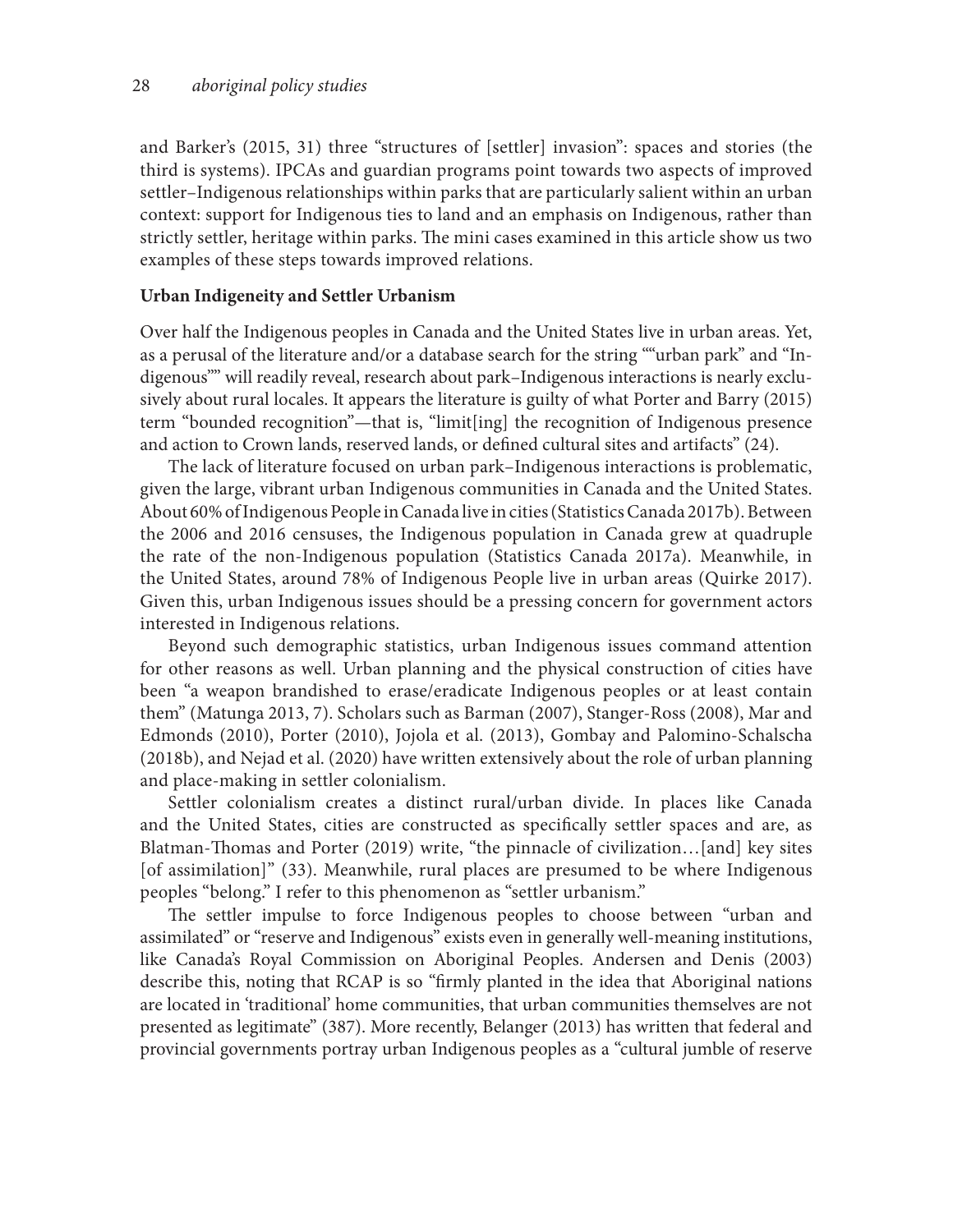ex-patriots who had willingly abandoned" (70) their community and culture. To be very clear, such a portrayal is both false and racist. Moving to an urban hub hardly means that an Indigenous person has forsaken their Indigeneity.

Settler society is not content to merely enforce this "urban equals not-Indigenous" falsehood on individual people. It also does so to Indigenous peoples at the community level. For example, while municipalities engage in government-to-government consultations with nearby First Nations (Fraser and Viswanathan 2013), they do not necessarily do so with Native friendship centres or other urban Indigenous community organizations within the bounds of those municipalities.1 As Walker et al. (2017) write, "in discrete reserve communities within the regional orbit of the city, Indigenous peoples may be seen as bona fide political agents that share regional interests, while Indigenous peoples residing in the city are out-of-place politically and civically" (220). This unwillingness to engage with urban Indigenous organizations is one way that settler urbanism "works creatively to sustain" itself (Blatman-Thomas and Porter 2019).

The Canadian government has long sought to confine Indigenous People to reserves. This was true as late as 1967, when Arthur Laing, then-minister of Indian Affairs and Northern Development, observed that "reserves will have to continue to be centers of Indian Community life for many years to come " (quoted in Peters 2002, 81). Geographer Evelyn Peters (2002) writes that, "the main reason individuals and families moved to urban areas [during the mid-twentieth century] was to find employment, effectively escaping the economic limitations inherent in the reserve system" (79). Peters positions Indigenous urbanization during this time as largely voluntary, although she does note that the Indian Affairs Branch developed a specific, overtly assimilationist program from the early 1960s to 1975, in which settler bureaucrats relocated certain individuals from reserves to urban centres.

Meanwhile, the US government renewed its attempts at Indigenous genocide in two primary ways starting in the 1950s: urban relocation and tribal termination. In the 1950s and 1960s, the American government relocated tens of thousands of Indigenous People from reservations to urban centres; Portland, Oregon, was one target for the program (Curry-Stevens, Cross-Hemmer, and Coalition of Communities of Color 2011; Ramirez 2007; Weaver 2012). The Bureau of Indian Affairs told program participants that they would receive job training, housing assistance, and other services in their new city. This was untrue; funding was very limited. Moreover, as Burt (1986) writes

The Bureau tried to discourage returns by moving Indians to cities furthest from their homes. It also sometimes refused to give out names and addresses of Native Americans in the same vicinity to one another since association would encourage Indian cultural contacts and identification rather than the desired assimilation. (91)

<sup>1</sup>Edmonton is an outlier in this regard. Its 2005 "Strengthening Relationships between the City of Edmonton and Urban Aboriginal People" and the "Edmonton Aboriginal Accord" call on the city to consult with urban Indigenous leaders. Walker and Belanger (2013) hold this up as an example for others to follow.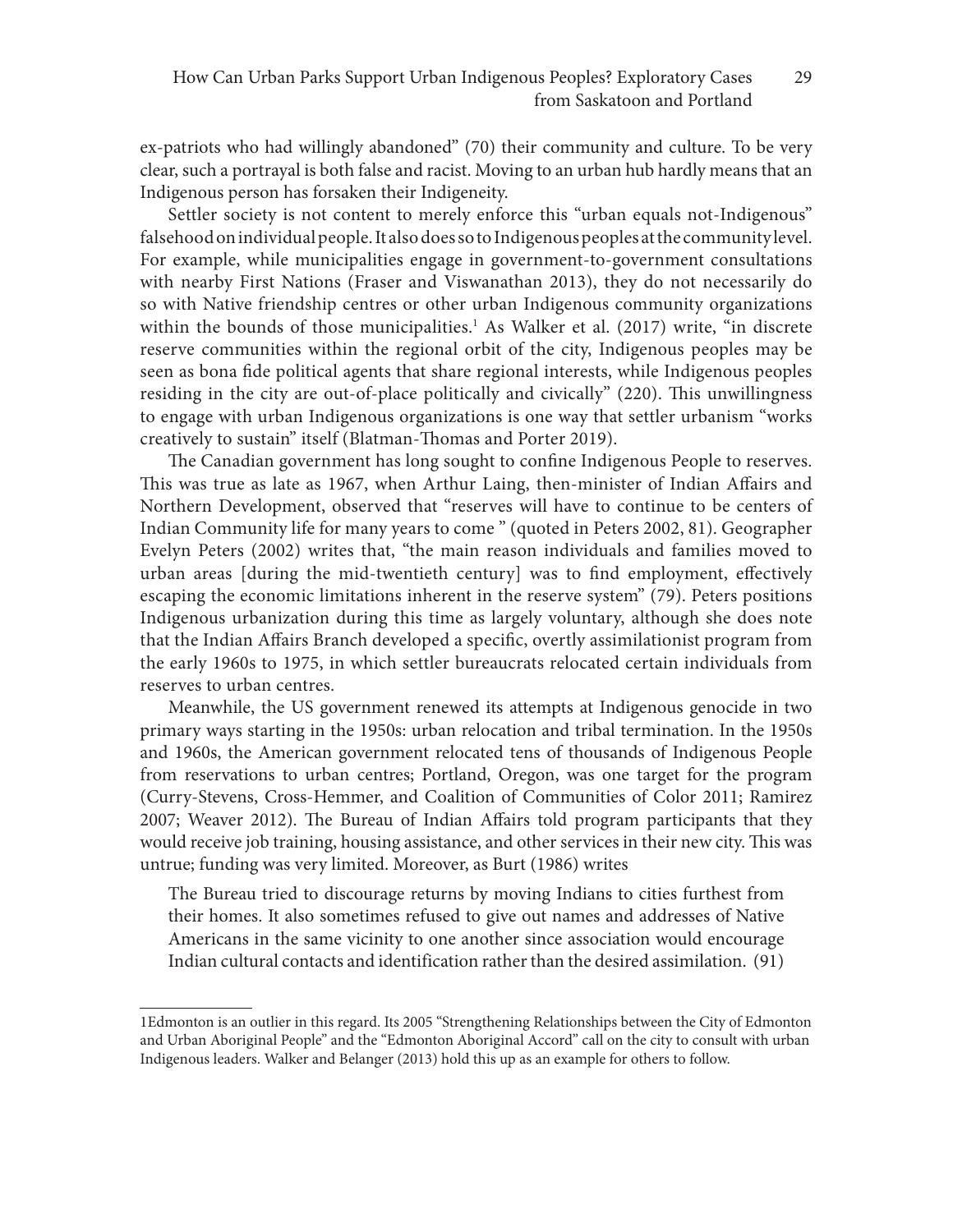Make no mistake: the urban relocation program of the mid-twentieth century was an assimilatory effort. It was an attempt to tear Indigenous society apart under the guise of "help."

Simultaneously, the US government pursued a policy of tribal termination—that is, unilaterally declaring certain Tribes to simply no longer exist. In 1954, the Bureau of Indian Affairs began dissolving Tribes across the country (Ramirez 2007). No state had more Tribes terminated (as a percentage) than Oregon (Curry-Stevens, Cross-Hemmer, and Coalition of Communities of Color 2011). Terminated Tribes lost their reservations, their tribal governments, and services from the Bureau of Indian Affairs. Like relocation, this caused an influx of Indigenous peoples to Portland. Over 4,000 Indigenous People in Oregon were affected by termination; many of them moved to Portland (Curry-Stevens, Cross-Hemmer, and Coalition of Communities of Color 2011).

The challenges settler urbanism presents to urban Indigenous People are welldocumented in the literature (Belanger et al. 2003; Goodman et al. 2019; Peters and Lafond 2013; Wilson and Peters 2005). While urban Indigenous People generally have a strong desire to maintain their Indigenous identity (Environics Institute 2010), it is difficult to do so in urban areas. As the Urban Aboriginal Peoples study notes (Environics Institute 2010), "If there is a single urban Aboriginal experience, it is the shared perception among First Nations peoples, Métis, and Inuit, across cities, that they are stereotyped negatively. Indeed, most report that they have personally experienced negative behaviour or unfair treatment because of who they are" (4). Racism and stereotyping are the punishment settlers mete out when Indigenous peoples leave the place—the reserve—settlers believe they have set aside for them.

This racism manifests itself in many ways. For example, roughly half of respondents in Peters and Lafond (2013) indicated that they struggled to find "adequate or appropriate" space in urban areas for them to conduct ceremony: "In the city, these activities would get noticed…this lack of understanding or acceptance also means that it is difficult to keep sacred objects and traditions safe" (93–94)

In informal, background conversations I had with a local urban Indigenous leader in the Toronto area, he identified this lack of space as one of the biggest problems his community faces. Another urban Indigenous leader has told me on background about how community members engaged in ceremony are harassed by park staff and members of the public. Some of this harassment is unwelcome, but benignly intended, interruption (i.e., curiosity) while, at other times, it has been a racist intervention to stop the ceremony. These problems are echoed in Wilson and Peters (2005), where, as an example, one participant said she cannot smudge safely in her home:

He [the landlord] came to the door one day because he could smell it. He told me drugs weren't allowed in the building. I tried to explain but he wouldn't listen. I don'thave anywhere else to go so now I really don't smudge. It hurts. I need to do it butI can't even in the comfort of my own home. (404)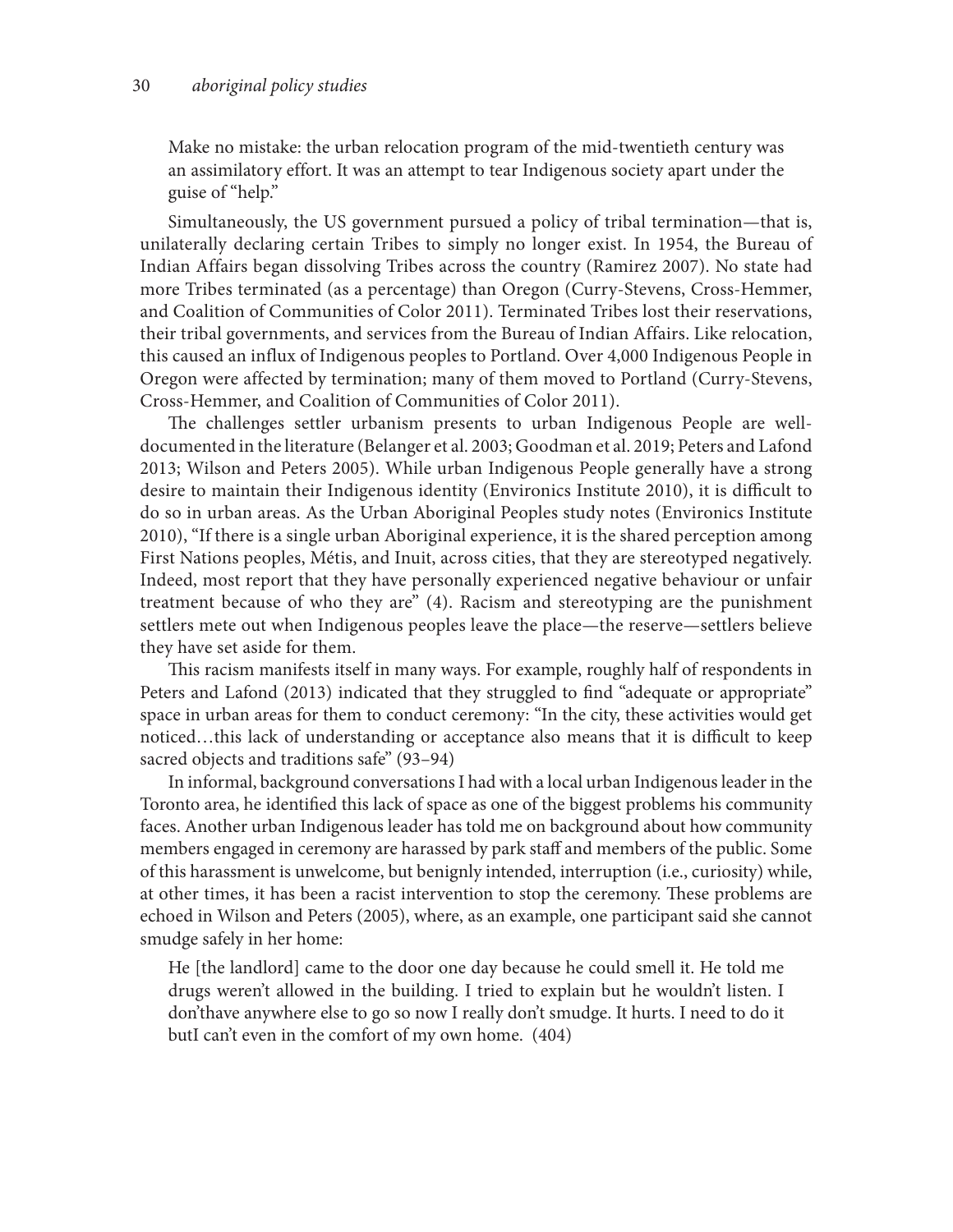To reiterate, a central, overriding theme of urban Indigenous research is that urban Indigenous People generally seek to maintain their identities and ties to territory, to community, and to Indigenous culture.

However, settler urbanism presents urban Indigenous People with a "toxic mix of exclusion, assimilation, co-option" that makes this exceedingly difficult to do by "delegitimizing" and "squeezing" Indigeneity (Blatman-Thomas and Porter 2019, 32, 41). If, as Grande et al. (2015) write, Indigenous identity is "something people do, rather than a set of characteristics one embodies" (119), then settler urbanism's demand that Indigenous People give up cultural practices and ceremony is nothing short of a demand that they give up their identity as Indigenous people. In some ways, settler urbanism presents a "double bind" (Cattelino 2010) to urban Indigenous People—that is, a paradox whereby challenging settler colonialism (e.g., engaging in smudging or ceremony) can reinforce it (through shame and harm inflicted by settlers witnessing the activity).

The urban Indigenous literature enumerates the supports that can facilitate urban Indigenous identities and cultural practices (beyond the obvious anti-racist work that must occur). In Belanger et al. (2003), Indigenous youth in Winnipeg flagged a lack of culturally appropriate programs as a barrier to developing "a positive sense of self" (23). In Ontario, the 2007 Urban Indigenous Task Force named fellowship with other urban Indigenous people, cultural events, ceremonies, and relationships with Elders as some of the factors that support urban Indigenous identities (McCaskill et al. 2007). More recently, around half of Peters and Lafond's (2013) participants named Indigenous-led events as supporting their identities. Even as late as 2019, urban Indigenous youth were telling researchers that appropriate space for cultural events big and small and relationships with other urban Indigenous people improved their (respondents') mental health and ties to their Indigenous identity (Goodman et al. 2019). For at least 20 years, urban Indigenous people have been clear in saying that they need safe, appropriate spaces for cultural activities. They have also been consistent in their assertion that programs and relationships with other urban Indigenous people are key supports.

Despite all of this, it would be misleading to suggest that settler urbanism has completely erased Indigenous Peoples' ties to the territory now occupied by cities. This is well-described by Jacobs (1996), who writes that "the relations of power and differences established through…imperialism linger on and are frequently reactivated…yet in these cities, there are also various challenges made to imperialism" (20). Applied research such as Hatala et al. (2019), Nejad et al. (2019), Hatala et al. (2020), and Njeze et al. (2020) points us towards examples of this.

Aboriginal scholar Bronwyn Fredericks (2013) additionally draws our attention to the continuities of Indigenous ties to territory underlying cities, writing that "the realities of Indigenous place and Indigenous ownership of place remain unchanged…in urban localities, as in other geographic localities, Aboriginal peoples still have Indigenous belonging and Indigenous ownership of place. This exists regardless of whether multi-story buildings, freeways, sports grounds, houses and places of worship have been built within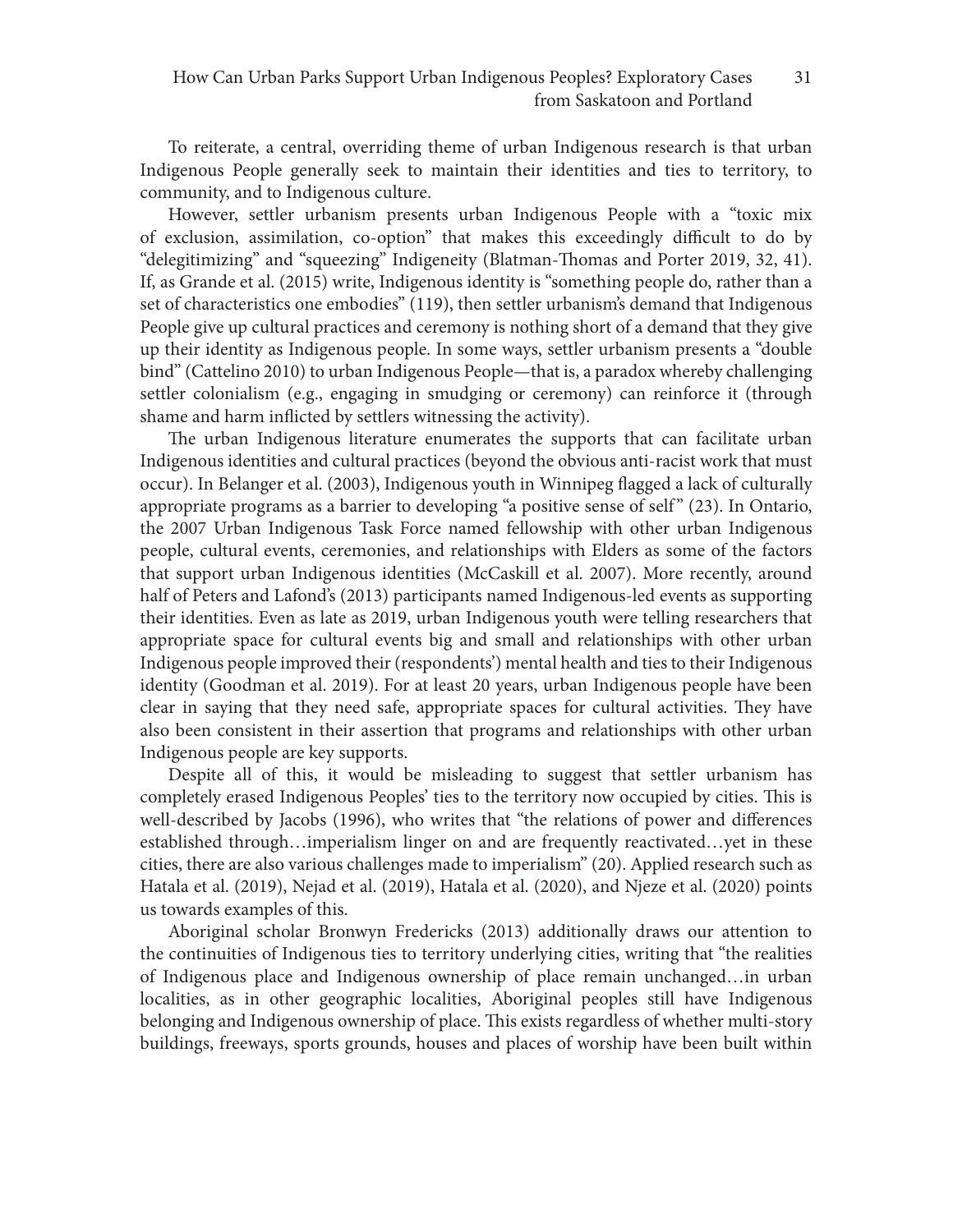that geographic locality" (4–5). The land on which Saskatoon sits, for example, is no less Métis or Nêhiyaw because of Saskatoon's existence; Indigenous Peoples are not marginalized within settler cities "because the land is not Indigenous," nor "because this is the way it has always been." Rather, it is that within cities, settler-colonial attempts to erase Indigenous ties to territory reach their zenith. Nevertheless, Indigenous ties to territory endure.

As urban planners Sarem Nejad and Ryan Walker (2018) observe in their work on Indigenous urban placemaking, cities (and, more generally, places) are dynamic and "defined by a particular mix of social relations" (224). Andersen (2014) takes this a step further, suggesting that research should focus on "positioning them [urban Indigenous landscapes and social relations] in light of the distinctive forms of logic and power distinctive to that social space" (166). Settler urbanism seeks the elimination of Indigenous Peoples, but resilient urban Indigenous communities remain and contribute to the vibrancy of contemporary urban areas. While cities are the loci for settler urbanism, they are also places of Indigenous dynamism (Andersen 2014; Lucero 2013; Wilson and Peters 2005) and "important sites for negotiating Indigenous rights, presence, and selfdetermination" (Gombay and Palomino-Schalscha 2018a, 9). This article explores how two parks are supporting, rather than working against, the urban Indigenous presence in their respective cities.

#### **Methods**

This research occurred during the COVID-19 pandemic. This project was originally conceived as a comparison of approaches to urban Indigenous relations among MetroVancouver Parks, the Meewasin Valley Authority (Saskatoon), and Parks Canada (Rouge National Urban Park, Toronto). These three cases are large urban parks (as defined above) in cities with large urban Indigenous populations (Statistics Canada 2017a). Only the Meewasin Valley Authority interview (March 4, 2020) was completed before the onset of the COVID-19 pandemic. Interviews at the other two sites were cancelled because of the crisis.

One case study does not make for a compelling or robust article. Consequently, I have drawn on existing data from interviews I completed as part of a separate project in May 2018 at Fort Vancouver National Historic Site, an urban park in the Portland, Oregon, metropolitan area. I have developed a cross-border, comparative article. I selected Fort Vancouver not out of mere expedience, but because its response to settler urbanism differs from Meewasin's, offering a point of contrast.

For both cases, I conducted semi-structured interviews with key park staff about their work with Indigenous peoples. I then transcribed the interviews and, through close reading of the transcripts, identified key themes relating to the parks' responses to settler urbanism. I operationalized this by asking "What is this park doing to respond to contemporary expressions of settler urbanism, as defined by my literature review?" and "What is this park doing to support urban Indigenous peoples as they challenge settler urbanism?" Below, after providing background on each case, I present the portions of the interviews most relevant to those questions. All participants have reviewed and approved their quotations.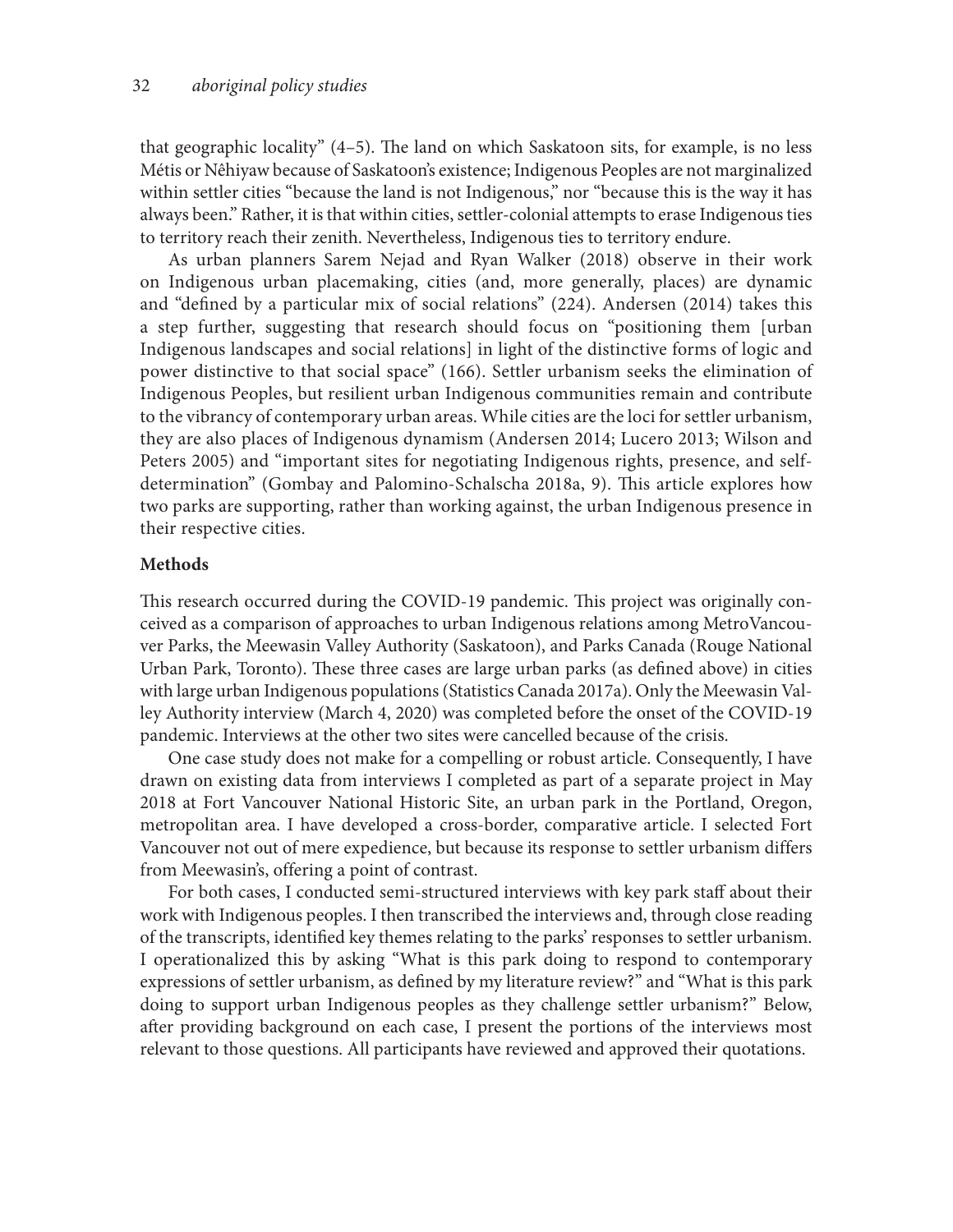#### **Meewasin Valley Authority Background**

The Meewasin Valley Authority (Meewasin) is a provincially legislated (1979) conservation authority that manages the cultural and natural heritage of the South Saskatchewan River in Saskatoon, on Treaty 6 territory and the traditional homeland of the Métis. Meewasin is a partnership supported by the province of Saskatchewan, the University of Saskatchewan, and the city of Saskatoon. Generally, Meewasin conserves 6,700 hectares of land immediately along the South Saskatchewan River for about 67 square kilometres on a southwest-northeast diagonal through Saskatoon and the rural municipality of Corman Park (Tomlinson, Grilz, and Braun 2017). The agency manages 24 "Meewasin and associated" tracts throughout the river valley. Meewasin is guided by a 100-year plan, written primarily by architect Raymond Moriyama (1979). Meewasin's vision is to be the region's "premier conservation agency" (Tomlinson, Grilz, and Braun 2017, v). Alongside this, Meewasin seeks to provide spaces for outdoor recreation and "increased opportunities for the citizens and visitors...to connect with nature." Meewasin has also helped to create parks that have since been divested from it, such as the Wanuskewin Heritage Park and National Historic Site.

Meewasin occupies Treaty 6 (kistêsinaw-tipahamâtowin, the Elder Brother Treaty) territory in what is now known as "Saskatoon," Saskatchewan, Canada. Saskatoon is the largest city in Saskatchewan, with a 2019 population of around 330,000 (Statistics Canada 2020). The city is on the traditional territory of Cree, Assiniboine, Métis, and Dakota peoples. The first permanent European occupation of the region began in 1883, when a group of Methodists started a temperance colony along the banks of the South Saskatchewan River.

Today, Saskatoon has the third-highest population (10.9% of total) of Indigenous peoples of any Canadian city (Statistics Canada 2017a). Indigenous residents of Saskatoon are split roughly evenly between First Nations and Métis people. Officials anticipate that, by 2031, it will be the most Indigenous (again, as a percentage) Canadian city (Heritz 2018). Saskatoon is home to three urban First Nations reserves—Muskeg Lake Cree (the first urban reserve in Canada), Ore Arrow, and Yellow Quill (Canadian Institute of Planners 2015). Three other First Nations have land in or adjacent to the city.

Saskatoon is clearly an important urban centre for Indigenous peoples in Canada, yet the broad principles sketched out above—that is, settler urbanism's desire to assimilate or remove Indigenous peoples who are in the city—are present in Saskatoon. Atkinson et al. (2012) found widespread hostility towards government programs designed to support Indigenous peoples in Saskatoon. The rate of non-Indigenous People in Saskatoon who believe the presence of Indigenous People is negative is higher than the average rate across Canada (Environics Institute 2011).

More than Indigenous People in any other city in the Urban Aboriginal Peoples Study (Environics Institute 2011), those in Saskatoon believe they are not accepted by non-Indigenous residents, and a larger minority than anywhere else believes race relations are getting worse. Alongside this, Indigenous People in Saskatoon tend to be proud of their Indigenous heritage and know their ancestry well. Concern over retaining their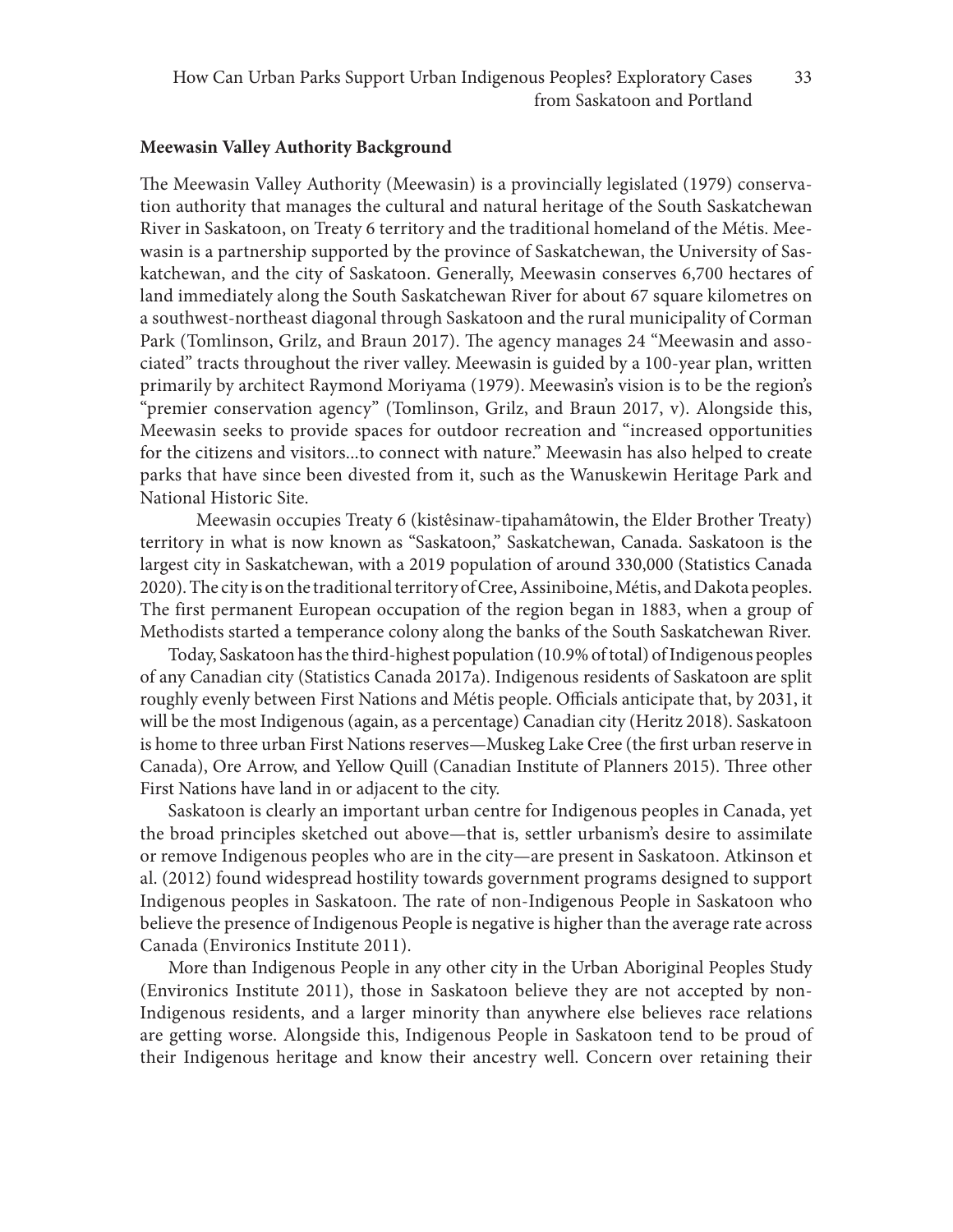Indigenous identity is felt more widely and strongly there than in any other Urban Aboriginal Peoples Study city.

#### **Fort Vancouver National Historic Site Background**

Situated on the traditional territory of Cowlitz and Lower Chinookan peoples just upstream from the mouth of the Willamette near today's Portland, Oregon, Fort Vancouver National Historic Site commemorates a range of interactions between and among Europeans, Americans, and Indigenous peoples beginning with Fort Vancouver's establishment as a Hudson's Bay Company (HBC) fur trading post in 1825. Fort Vancouver was the "foremost center of linguistic and ethnic diversity" in the Pacific Northwest during the HBC era, home to people from dozens of Indigenous nations (Deur 2012, 47). The Oregon Treaty of 1849 assured American control over the region; the US Army swiftly established the Vancouver Barracks adjacent to the fort that year. The Barracks played a key role during the Pacific Northwest Indian Wars (1848–1870; Deur 2012). "Unique in scale, scope, and capacity to bring people together from across the corners of the Oregon Territory," (Deur 2012, 123), Fort Vancouver and the Vancouver Barracks encapsulate the history of European–Indigenous interactions across North America. As happened elsewhere, peace and friendship gave way to violent settler colonialism until Indigenous People were firmly relegated to out-of-the-way, rural reservations.

First legislated in 1948 as a national monument, Fort Vancouver National Historic Site preserves the HBC and military heritage of the site. The park (about 200 acres, U.S. National Park Service 2016) preserves a reconstruction of the HBC stockade, a partiallyrebuilt Indigenous labourers' village and the Vancouver Barracks, among other facilities. Over 30 contemporary Indigenous communities are affiliated with Fort Vancouver National Historic Site; this includes peoples from the Iroquois in the east to Native Hawai'ians in the west. Fort Vancouver remains a gathering place for Indigenous peoples, where communities remember the past and engage in cultural practices.

Fort Vancouver is on the north bank of the Columbia River, directly across from the Portland airport. The urban Indigenous community in Portland can trace its roots to several factors. During both World Wars, Indigenous Peoples across the United States moved to urban areas to pursue employment in the defence industry (Curry-Stevens, Cross-Hemmer, and Coalition of Communities of Color 2011). Portland's urban Indigenous community grew after the war, through both termination and relocation. As with Indigenous Peoples in Canada, the Indigenous community in Portland is swiftly expanding. During the most recent census period (2000–2010), this growth (16%) outpaced the growth rate for the metropolitan area generally (Native American Youth and Family Center 2017).

#### **Case Study 1:The Meewasin Valley Authority**

Indigenous food sovereignty is one area in which the Meewasin Valley Authority is active. As Whyte (2016) notes, Indigenous food sovereignty is much more than a concern over nutrition. Instead, it is directly linked to relationships between Indigenous peoples and land.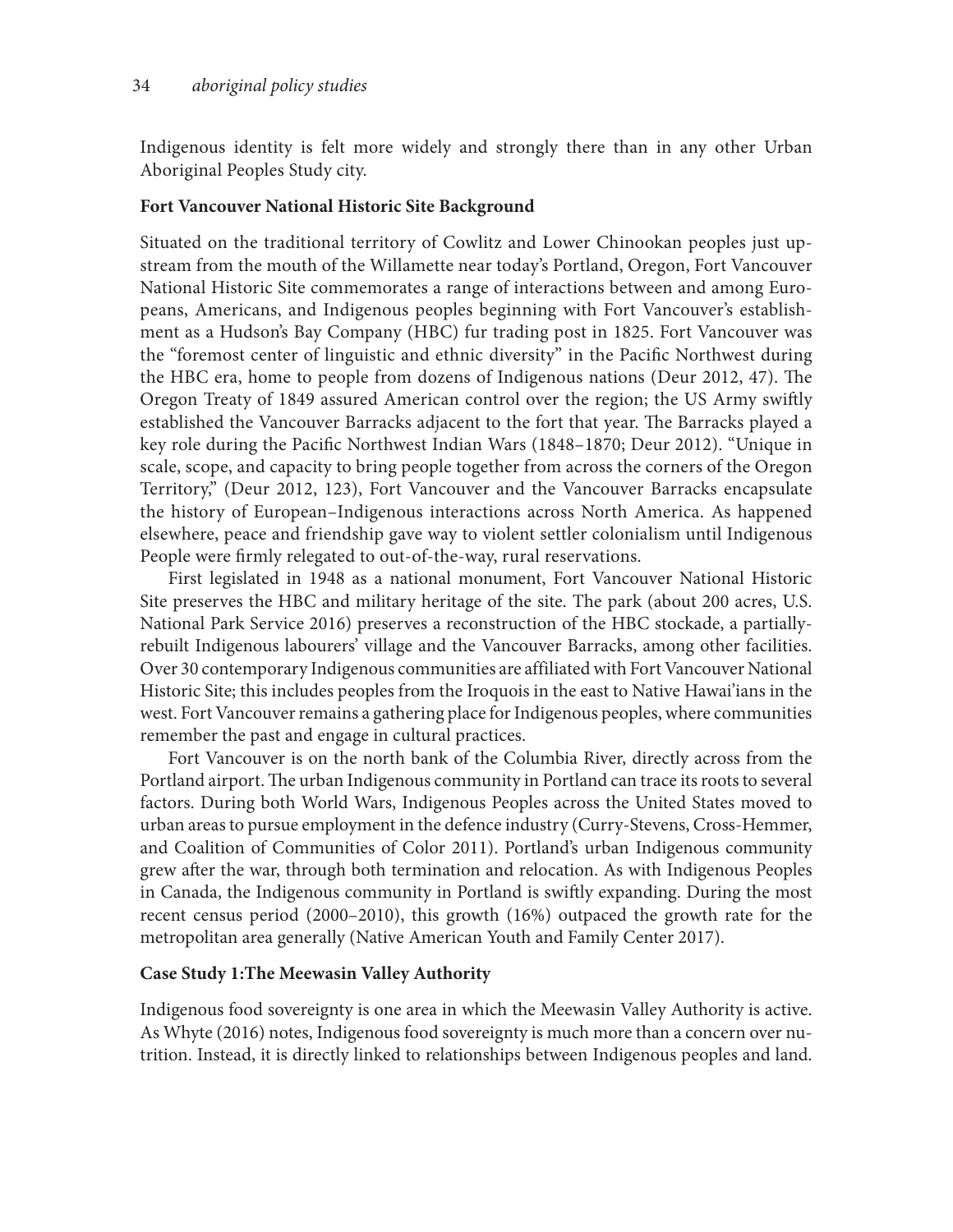Connection to land is a critical component of Indigenous identities (Hubbard 2016); it can be disrupted by relocation to areas distant from one's home territory. In Wilson and Peters (2005, 405–6), participants suggested that "the struggle to maintain relationships with the land often leads them back home...returning home provides Anishinabek with a physical connection to the land that they cannot always experience in cities." Supporting traditional food and harvesting practices can support ties to land, even in urban areas.

We can see this desire to maintain connections to land in Saskatoon, where Meewasin is partnering with Dakota Cree poet Kevin Wesaquate, AKA-Artist-Run, and CHEP Good Food to plant over 500 misaskwatomina bushes along the South Saskatchewan River. Wesaquate (n.d.) has written about the project, saying:

The project began for me as a child growing up on Piapot First Nation. It really began as I picked misaskwatomina (Saskatoon berries) with my Kokom and Mosom. Finding shade in the Qu'Appelle Valley underneath trees as we picked berries. These memories are precious and are moments that bind families together. These are memories that many Indigenous families as we harvested this food from the land…all we need is some shovels and misaskwatomina plants to make our space for future generations to come.

Meewasin has been an enthusiastic partner in this and similar efforts. "A lot of our programming…is starting to take that shift, and focus around traditional plants and harvesting...having access to saskatoon berries and chokecherries, those types of things," Meewasin CEO Andrea Lafond told me. "We're proud to boast one of the largest greenhouses in Saskatchewan that has native plants...we're very much...[focusing our work] around site design, contemplative spaces, encouraging those species within the landscape…that's a big piece" (interview, March 4, 2020).

Planting traditional foods will not fully attend to the pressures of settler urbanism, but Meewasin's support of Wesaquate (and its traditional foods programming more generally) does address one way that cities squeeze Indigenous peoples' identities and cultural practices. It is an affirmative response to the need to reinforce connections between urban Indigenous People and the land. As Powys Whyte notes (2016), "food sovereignty is a practical response to a particular structure of oppression that seeks to erase the ecologies that constitute Indigenous homelands" (20). Meewasin's focus on traditional foods should be emulated in urban parks.

Beyond this, and throughout the valley, many entities (including Meewasin) partner with the Indigenous community, Elders, and knowledge-keepers to recognize Indigenous Peoples' relationships to land (both historic and present) within the Meewasin valley. These partnerships include supporting opportunities to include contemplative spaces where deemed appropriate through Elder advice. Lafond described this process to me, saying that "in site planning, Meewasin is inclusive of all partners to ensure each site represents the needs and desires of our diverse community, while honoring the cultural histories of the sites through to planning interpretive nodes, ceremony, and contemplation sites" (interview, March 4, 2020).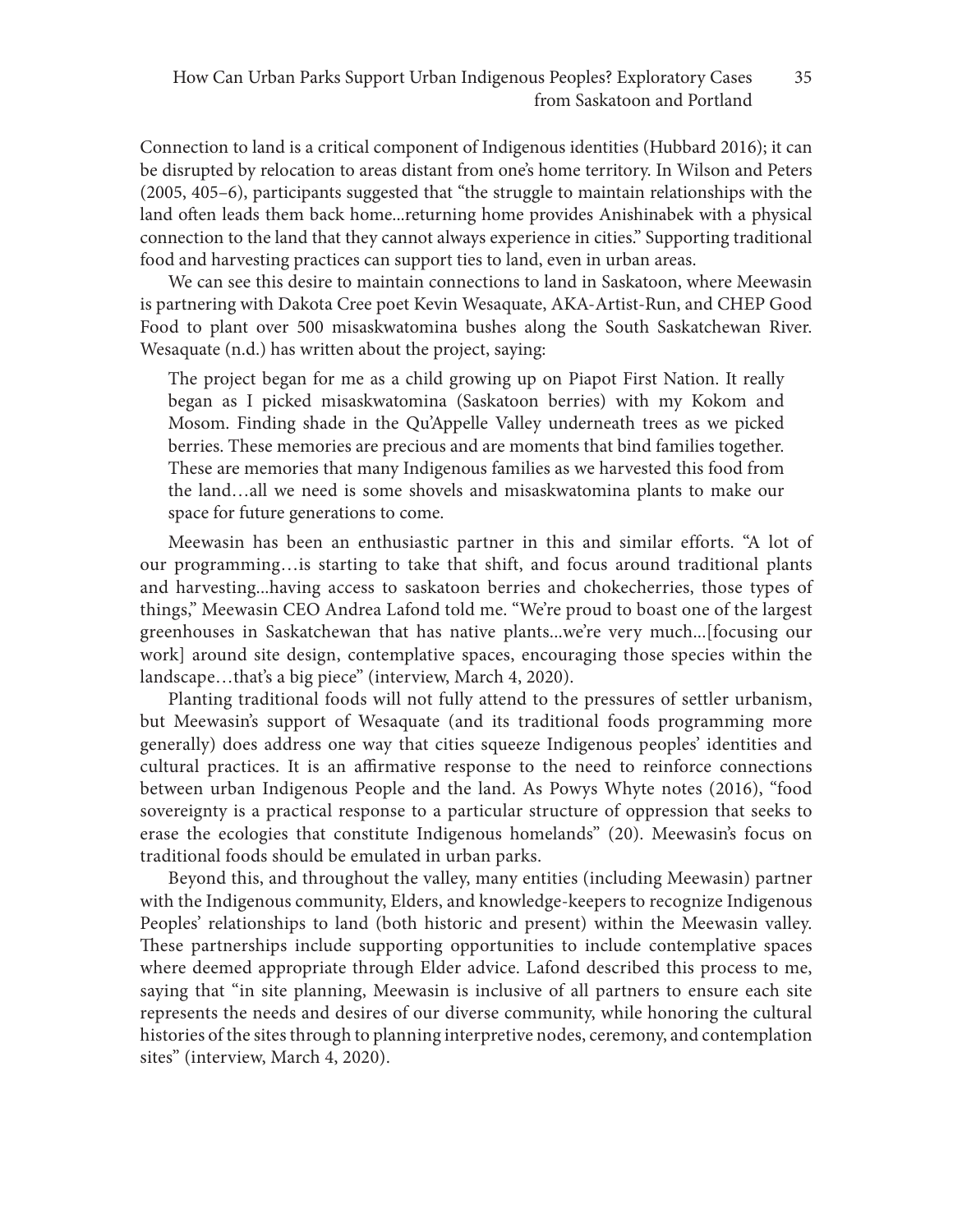Meewasin staff have asked that I withhold additional detail about these sensitive spaces from a publicly available article. Indigenous People in Saskatoon have expressed a desire to Meewasin staff for a safe, private, appropriate space to conduct ceremony. Meewasin's inclusion of this in site planning and design supports the creation of safe contemplative spaces. Meewasin is thus facilitating continued connection to heritage and identity for urban Indigenous People in Saskatoon.

#### **Case Study 2: Fort Vancouver National Historic Site**

In 2014, Tracy Fortmann (Fort Vancouver Superintendent) and her staff began planning for a refresh of the park's visitor centre (Theresa Langford, interview, May 7, 2018). This planning relied on archaeology from as early as 2005, when park staff first began mulling changes to the centre (Doug Wilson, interview, May 3, 2018). Since its construction in 1962, the visitor centre, a 5,650 square-foot space, has focused heavily on presenting the HBC and military history of the site. The centre's exhibits also highlighted the role of the site in the American seizure and colonization of the Oregon Territory.

An opportunity to remedy this presented itself in 2014, when the NPS obtained funding for a renovation of the visitor centre. Meagan Huff, now the museum curator at the park, led the renovation project. When the visitor centre re-opened in 2015, the exhibits were noticeably different. Immediately upon entering the new facility, visitors are greeted with a large, 10-foot-tall cedar and glass sculpture resembling two dugout canoes stood on their ends, created by Yakama artist Toma Villa. Stepping past the sculpture, the visitor is greeted with two primary exhibit areas in front of a wall of windows.

One of those two exhibit areas is the "expressions gallery," an art gallery given over to contemporary Indigenous artisans from affiliated Tribes. One artist at a time is featured in the gallery, with the changes occurring every nine to 12 months. The NPS chooses artists from a group that includes those who directly approach the NPS with their interest and others who are nominated by Tribal leadership (Theresa Langford, interview, May 7, 2018).

Compared to the old facility, this is a transformation of the space. As Doug Wilson (a Park Service archaeologist assigned to Fort Vancouver) remarked, the new visitor centre "epitomizes this shift [to a] viewpoint where different voices are being emphasized in the place where the visitor first enters. [That] really allows them to better understand that it's not just tied to this one, all nationalist story…there are these other stakeholders who have close connections [to the site] and that are still here today" (Doug Wilson, interview, May 3, 2018). Theresa Langford, Fort Vancouver's museum curator, described the new visitor centre as a place where "we wanted to be upfront and surprise people…[by presenting Indigenous heritage, which is] probably not what people expected to see front and center when they walk in" (Theresa Langford, interview, May 7, 2018).

Consider the role of public space in civic identity formation. As Nejad and Ryan (2018) write, "the invisibility of Indigenous communities in the public domain…label Indigenous peoples as…out of place in the city" (231). Public space's import is located not just in who may conduct what activity within the space, but also in who is represented in it. "Spaces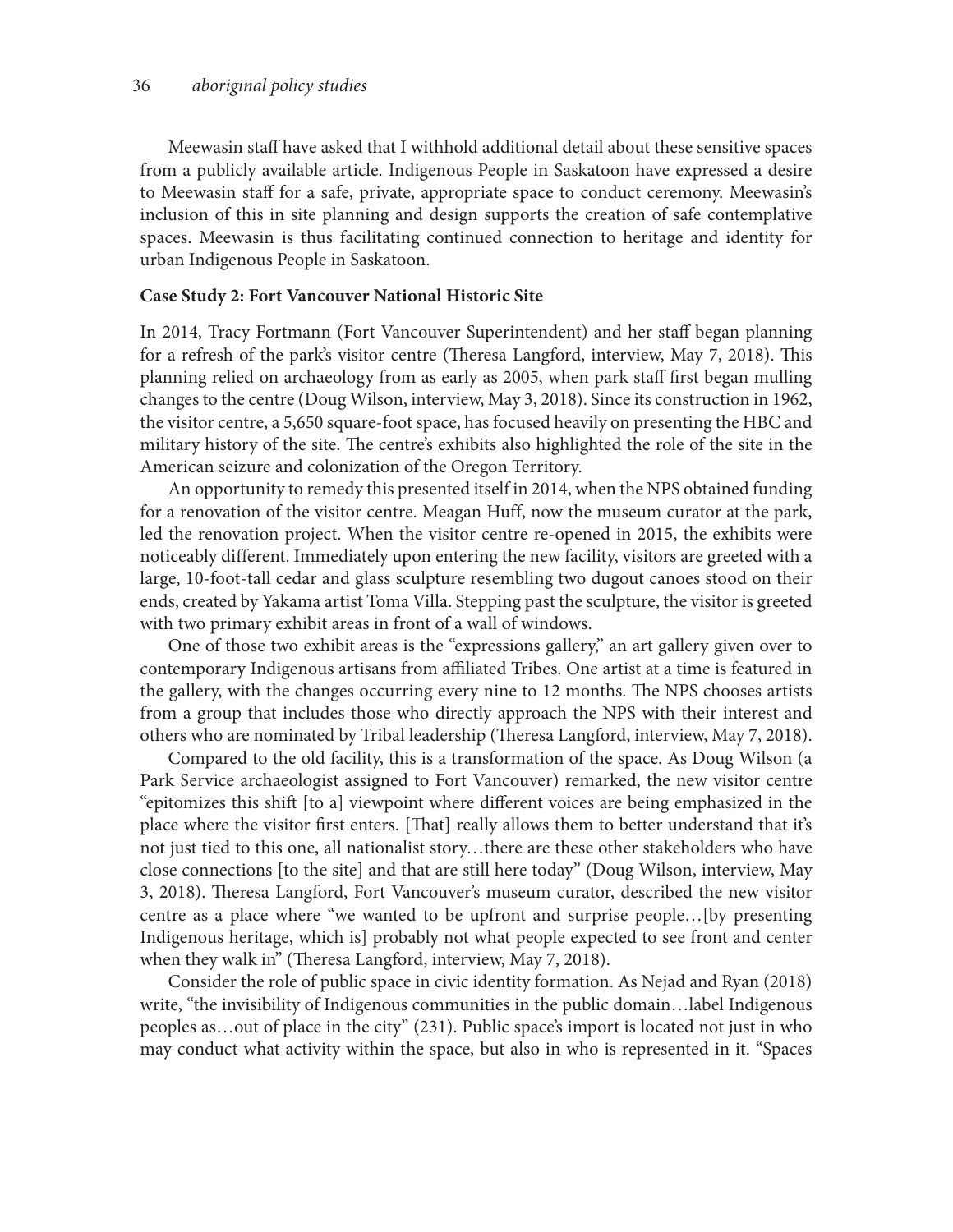and places," writes Fredericks (2013), "can actively operate to make Aboriginal people 'nonlocals' or 'strangers' on Aboriginal land" (6). Giving over half of a major urban park visitor centre to contemporary Indigenous artists is a repudiation of settler urbanism's attempts to erase Indigenous peoples from the city. It forces park visitors to confront the contemporary dynamism of Indigenous People and opens space for conversations with visitors about Indigenous heritage, both past and present.

Settler urbanism constricts Indigenous peoples and demands their assimilation. The new Fort Vancouver visitor centre pushes back against the idea that the birthplace of Pacific Northwest Euro-American society is a place solely of settler heritage. By showing Indigenous People in the past, present, and future of the Portland metropolitan area, the facility affirms, rather than militates against, urban Indigeneity.

#### **Implications and Significance**

The mini cases of Fort Vancouver National Historic Site and the Meewasin Valley Authority suggest several considerations for urban protected area management. First, Meewasin and Fort Vancouver present two different ways of supporting urban Indigenous People. Just as the IPCA and Indigenous guardian literature emphasizes the importance of renewing Indigenous ties to land and educating visitors about Indigenous heritage as steps towards improved park–Indigenous relationships, so too do these cases. Meewasin's contemplative spaces and focus on Indigenous food sovereignty support Indigenous/Creation relationships. Fort Vancouver, meanwhile, is de-centring settler heritage in favour of the broader Indigenous stories of the site. In doing so, it is responding to the need for greater Indigenous representation in public spaces.

Second, the literature about park–Indigenous engagement has tended to focus on actions undertaken at the management table—for example, how to structure comanagement agreements (King 2007; Nadasdy 2005), the ethics of Indigenous knowledge use by park managers (McGregor 2009), or the design of Indigenous protected areas (Tran et al. 2020). While such research is undoubtedly vital to improving park–Indigenous relationships, discussions that are focused broadly on management are not the totality of the path towards some semblance of improved relationships between parks and Indigenous peoples. Instead, they are but one part. Constructing Indigenous contemplative spaces and highlighting Indigenous narratives through changes to park visitor centres are not strictly "management concerns" in the same way that an Indigenous knowledge use or co-management agreement is. Instead, these are more about what parks *do* than about *by whom* they are operated.

As Nejad and Walker (2018) write, "Creating and reinforcing a sense of place among Indigenous urban communities is a powerful way of working towards spatial justice in Canadian cities" (226). The actions of parks—of sponsoring events, of creating space for Indigenous People to use for private cultural activities, of increasing Indigenous representation in public spaces—all matter, particularly in urban locales. "Places and spaces…are instruments of the political: they are embedded with power and unwritten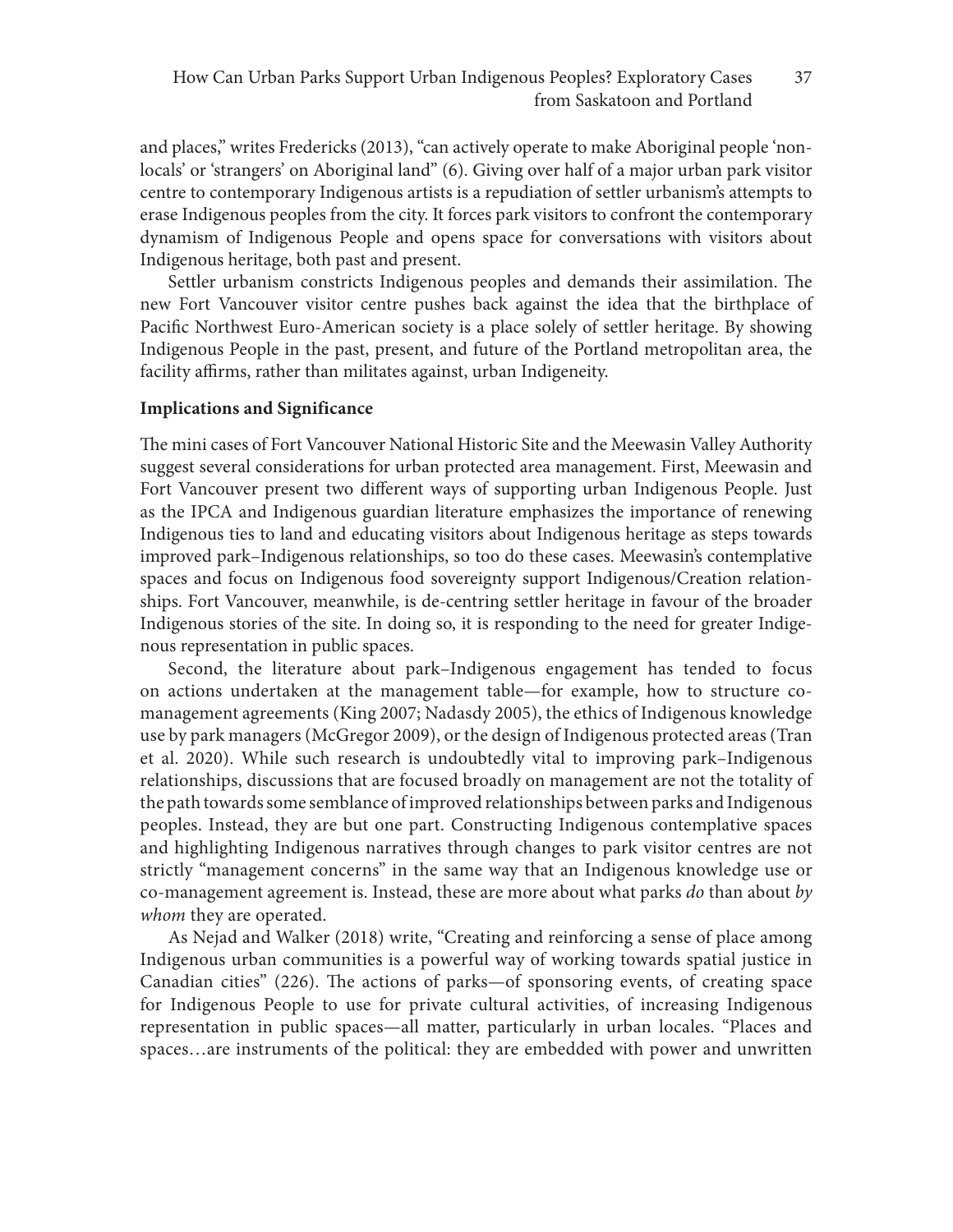laws informing Aboriginal people about whether we belong or whether we do not," observes Fredericks (2013, 15)**.** This is particularly salient within urban contexts, where settlers' assimilative pressures are extreme.

As I have emphasized, settler urbanism places unique, heavy burdens on urban Indigenous People. This is hardly a new observation, but it is not a conversation that has occurred regarding park and protected area management thus far. Instead, the literature and conversations amongst practitioners have focused on rural locales. An exclusive focus on the rural is wrong. Well over half of Indigenous peoples in Canada and the United States live in urban areas. To neglect urban Indigeneity is, at minimum, a disservice to the field, if not outright complicity with settler urbanism. It is my hope that this exploratory article, through its presentation of the Meewasin and Fort Vancouver mini cases, may help bring urban perspectives and issues to the park–Indigenous relations literature.

#### **Limitations**

First, this work would have been stronger if I had been able to meet with urban Indigenous leaders in Portland and Saskatoon to learn how they perceive the efforts of Meewasin and Fort Vancouver. Additional fieldwork was prevented by the COVID-19 pandemic. However, the literature includes several decades of research documenting urban Indigeneity and urban Indigenous peoples' perspectives on the challenges they face and how those might be overcome. I believe a reasonable starting point is to consider this pre-existing urban Indigenous literature alongside what any given urban park is doing. This is what I have done with these two mini cases.

This work's second major limitation lies in the distinction between asking urban Indigenous leaders to react to what an urban park is doing versus asking them to describe their vision for urban park engagement. Documenting Indigenous desires for the future by asking "How should urban parks engage with urban Indigenous People, and how can urban parks best support you?" would be at least as useful, if not more so, than asking for a reaction to a current practice. A specific consideration of urban Indigenous Peoples' perspectives on the future of urban parks would be enlightening.

Urban park–Indigenous relationships deserve specific, urgent attention. Settler colonialism (and park management) operates differently in urban than in rural areas; urban Indigenous People have told researchers about these differences. Challenging settler urbanism demands an approach towards building relationships with Indigenous peoples that is distinct from rural efforts to undermine settler colonialism. The general strategies for building strong urban park–Indigenous relationships that affirm urban Indigenous communities' identities and visions for the future, the methods to enact these strategies, and the issues that these relationships will address all need more scholarly and practitioner attention. I hope this article has been a first step in that direction.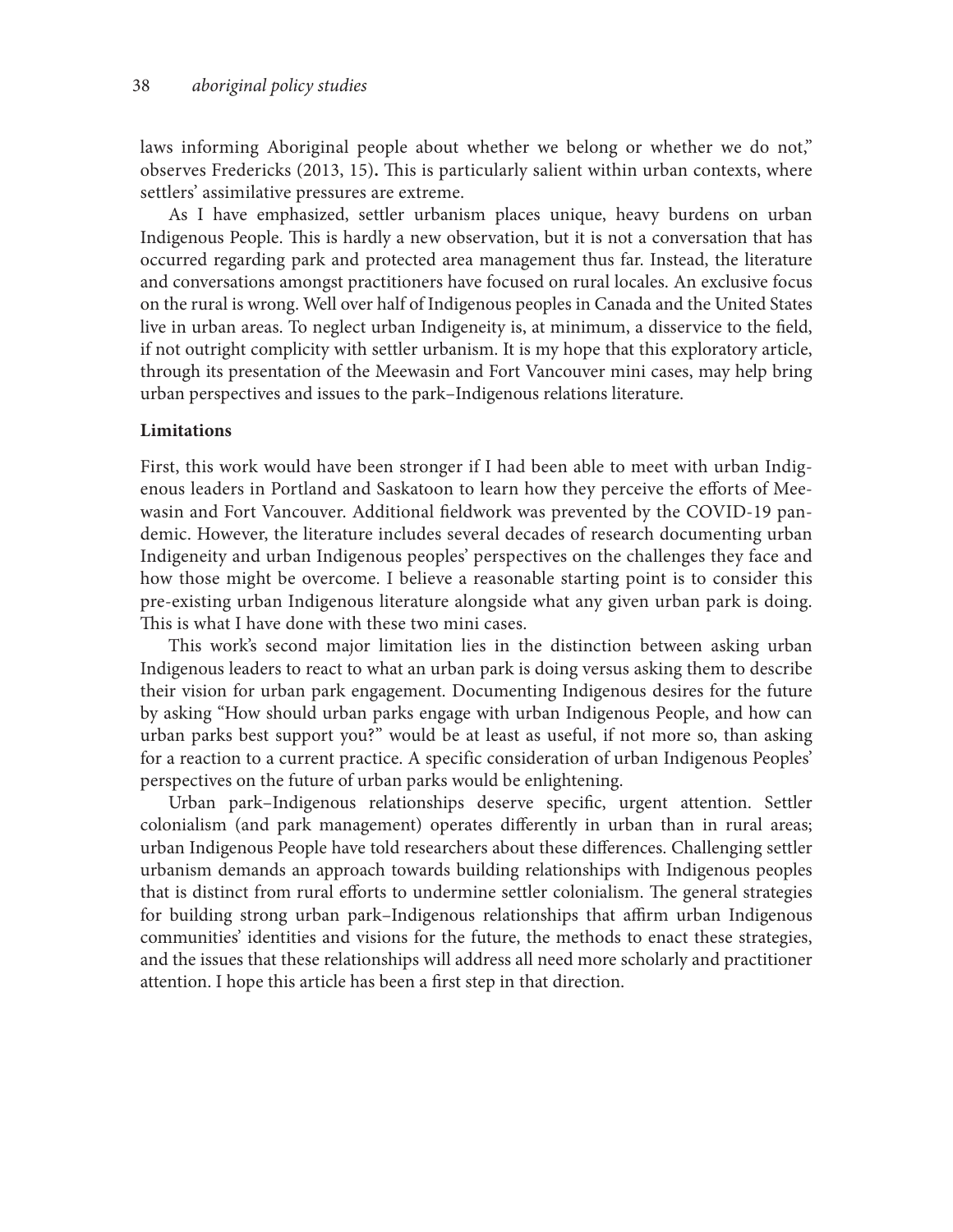**Acknowledgements:** Thank you to the editorial team and reviewers for their time and thoughtful comments. This research was supported by a postdoctoral fellowship from the Centre Urban Environments and the Department of Political Science, University of Toronto Mississauga as well as an Ontario Trillium scholarship, York University. Thank you to Andrea Lafond, Theresa Langford, Doug Wilson, Tracy Fortmann, Ravi de Costa, Deborah McGregor, Andrea Olive and Paul Wilkinson without whom this research would not have occurred.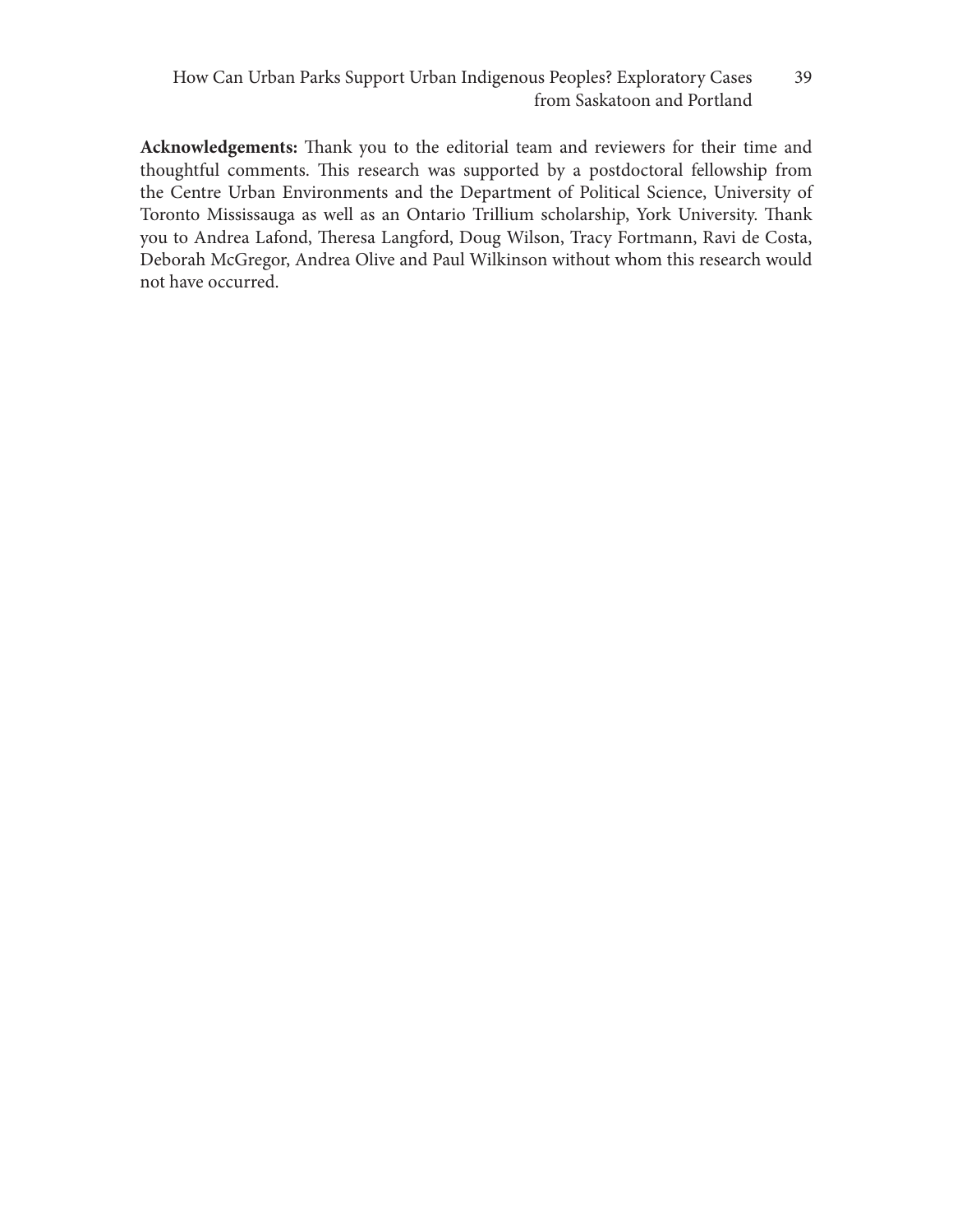### **Bibliography**

- Alfred, Gerald Taiaiake. 2009. "Colonialism and State Dependency." *Journal of Aboriginal Heath* 5, no. 2): 42–60. https://doi.org/10.3138/ijih.v5i2.28982.
- Andersen, Chris. 2014. "Urban Landscapes of North America." In *The World of Indigenous North America*, edited by Robert Warrior, 149–70. London: Routledge. https://doi. org/10.4324/9780203122280.ch8.
- Andersen, Chris, and Claude Denis. 2003. "Urban Natives and the Nation: Before and After the Royal Commission on Aboriginal Peoples." *Canadian Review of Sociology/ Revue Canadienne de Sociologie* 40, no. 4: 373–90. https://doi.org/10.1111/j.1755- 618X.2003.tb00253.x.
- Atkinson, Michael, Loleen Berdahl, David McGrane, and Steve White. 2012. "Attitudes Towards Aboriginal Issues in Saskatchewan: A Research Brief." Saskatoon. https:// www.schoolofpublicpolicy.sk.ca/documents/research/archived-publications/ government-reports/2012\_Attitudes towards Aboriginal Issues in Saskatchewan.pdf.
- Barman, Jean. 2007. "Erasing Indigenous Indigeneity in Vancouver." *BC Studies: The British Columbian Quarterly* Autumn (155): 3–30.
- Belanger, Yale. 2013. "Breaching Reserve Boundaries: Canada v. Misquadis and the Legal Creation of the Urban Aboriginal Community." In *Indigenous in the City: Contemporary Identities and Cultural Innovations*, edited by Evelyn J Peters and Chris Andersen, 1st ed., 69–87. Vancouver: UBC Press.
- Belanger, Yale, Liz Barron, Charlene McKay-Turnbull, and Melanie Mills. 2003. "Urban Aboriginal Youth in Winnipeg: Culture and Identity Formation in Cities." Winnipeg. https://www.academia.edu/download/37171911/Winnipeg\_Urban\_Identity\_-\_ Final\_report.pdf.
- Blatman-Thomas, Naama, and Libby Porter. 2019. "Placing Property: Theorizing the Urban from Settler Colonial Cities." *International Journal of Urban and Regional Research* 43, no. 1): 30–45. https://doi.org/10.1111/1468-2427.12666.
- Brockington, Daniel, and James Igoe. 2006. "Eviction for Conservation: A Global Overview." *Conservation and Society* 4, no. 3: 424–70.
- Burt, Larry W. 1986. "Roots of the Native American Urban Experience: Relocation Policy in the 1950s." *American Indian Quarterly* 10, no. 2: 85–99. https://doi. org/10.2307/1183982.
- Canadian Institute of Planners. 2015. "First Nations and Métis." 2015 Conference Basics. 2015. https://www.cip-icu.ca/Special-Pages/CIP-Conference/Conference-Basics/ First-Nations-and-Metis#.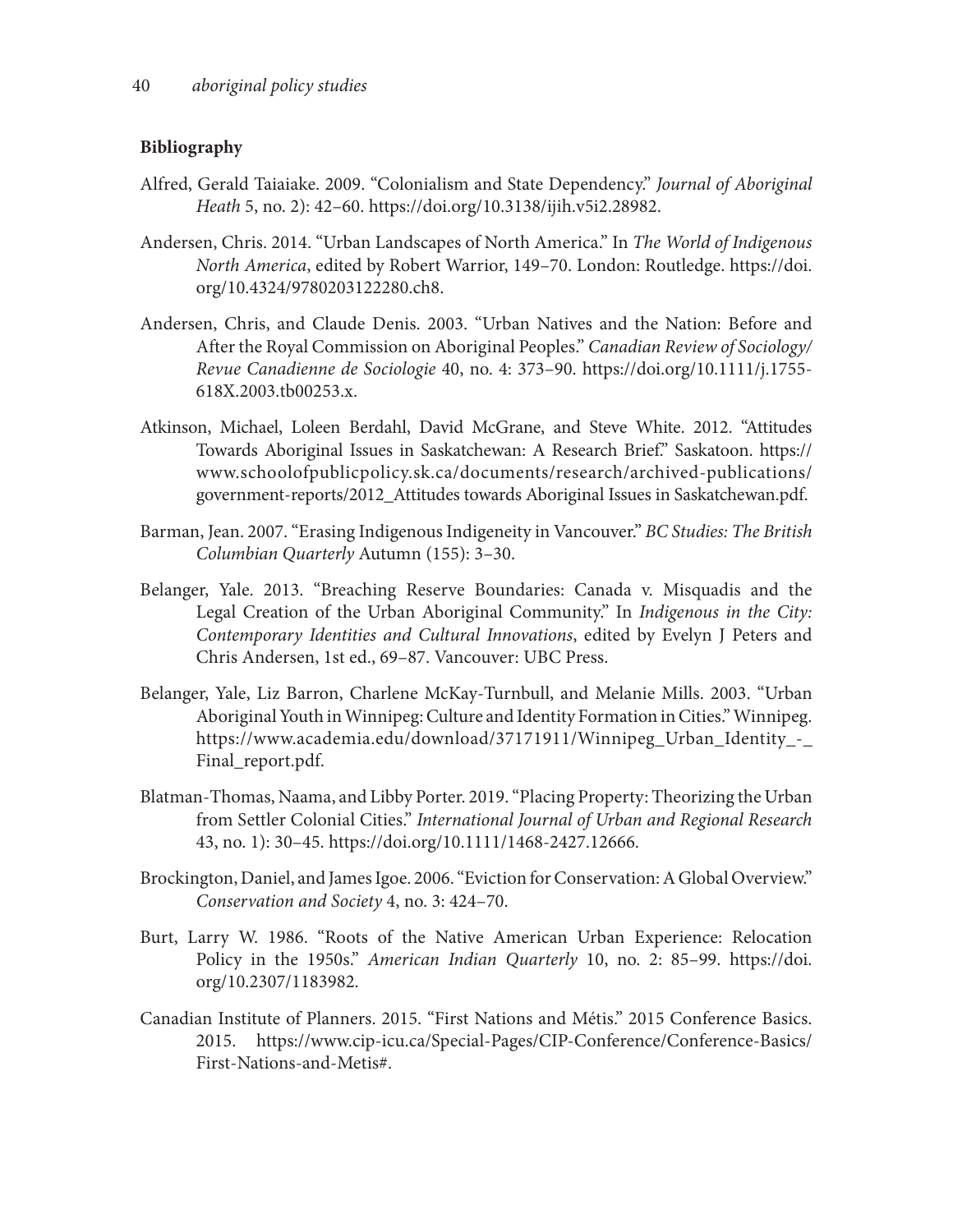- Cattelino, Jessica R. 2010. "The Double Bind of American Indian Need‐based Sovereignty." *Cultural Anthropology* 25, no. 2: 235–62. https://doi.org/10.1111/j.1548- 1360.2010.01058.x.
- Catton, Theodore. 1997. *Inhabited Wilderness: Indians, Eskimos, and National Parks in Alaska*. Albuquerque: University of New Mexico Press.
- Colchester, Marcus. 2014. "Indigenous Peoples and Protected Areas: Towards Reconciliation?" In *World Heritage Sites and Indigenous Peoples' Rights*, edited by Stefan Disko and Helen Tungendhat, 39–54. Copenhagen: IWGIA, Forest Peoples Programme, and the Gundjeihmi Aboriginal Corporation.
- Coulthard, Glen S. 2014. "From Wards of the State to Subjects of Recognition? Marx, Indigenous Peoples, and the Politics of Dispossession in Denendeh." In *Theorizing Native Studies*, edited by Audra Simpson and Andrea Smith, 56–98. Durham, North Carolina: Duke University Press. https://doi.org/10.1215/9780822376613.
- Cruikshank, Julie. 2010. *Do Glaciers Listen? Local Knowledge, Colonial Encounters, and Social Imagination*. Vancouver: UBC Press.
- Curry-Stevens, Ann, Amanda Cross-Hemmer, and Coalition of Communities of Color. 2011. "The Native American Community in Multnomah County: An Unsettling Profile." Portland, Oregon. https://pdxscholar.library.pdx.edu/socwork\_fac/91/.
- Daehnke, Jon. 2017. *Chinook Resilience: Heritage and Cultural Revitalization on the Lower Columbia River*. Seattle: University of Washington Press.
- Decho First Nations, Lutsel K'e Dene First Nation, Indigenous Leadership Initiative, and Tides Canada. 2016. "Analysis of the Current and Future Value of Indigenous Guardian Work in Canada's Northwest Territories." https://www.indigenousguardianstoolkit. ca/sites/default/files/Community Resource\_Indigenous Leadership Initiative and Tides Canada\_Analysis of Current and Future Value of Indigenous Guardian Work in Canada%27s Northwest Territories\_0.pdf.
- Deur, Douglas. 2012. "An Ethnohistorical Overview of Groups with Ties to Fort Vancouver National Historic Site." Seattle. http://npshistory.com/publications/fova/ ethnohistorical-overview.pdf.
- Disko, Stefan, and Helen Tugendhat. 2014. *World Heritage Sites and Indigenous Peoples' Rights*. Copenhagen: IWGIA, Forest Peoples Programme, and the Gundjeihmi Aboriginal Corporation. https://www.iwgia.org/images/documents/popularpublications/world-heritage-sites-final-eb.pdf.
- Environics Institute. 2010. "Urban Aboriginal Peoples Study: Background and Summary of Main Findings." https://www.uaps.ca/wp-content/uploads/2010/02/UAPS\_ Summary\_Final.pdf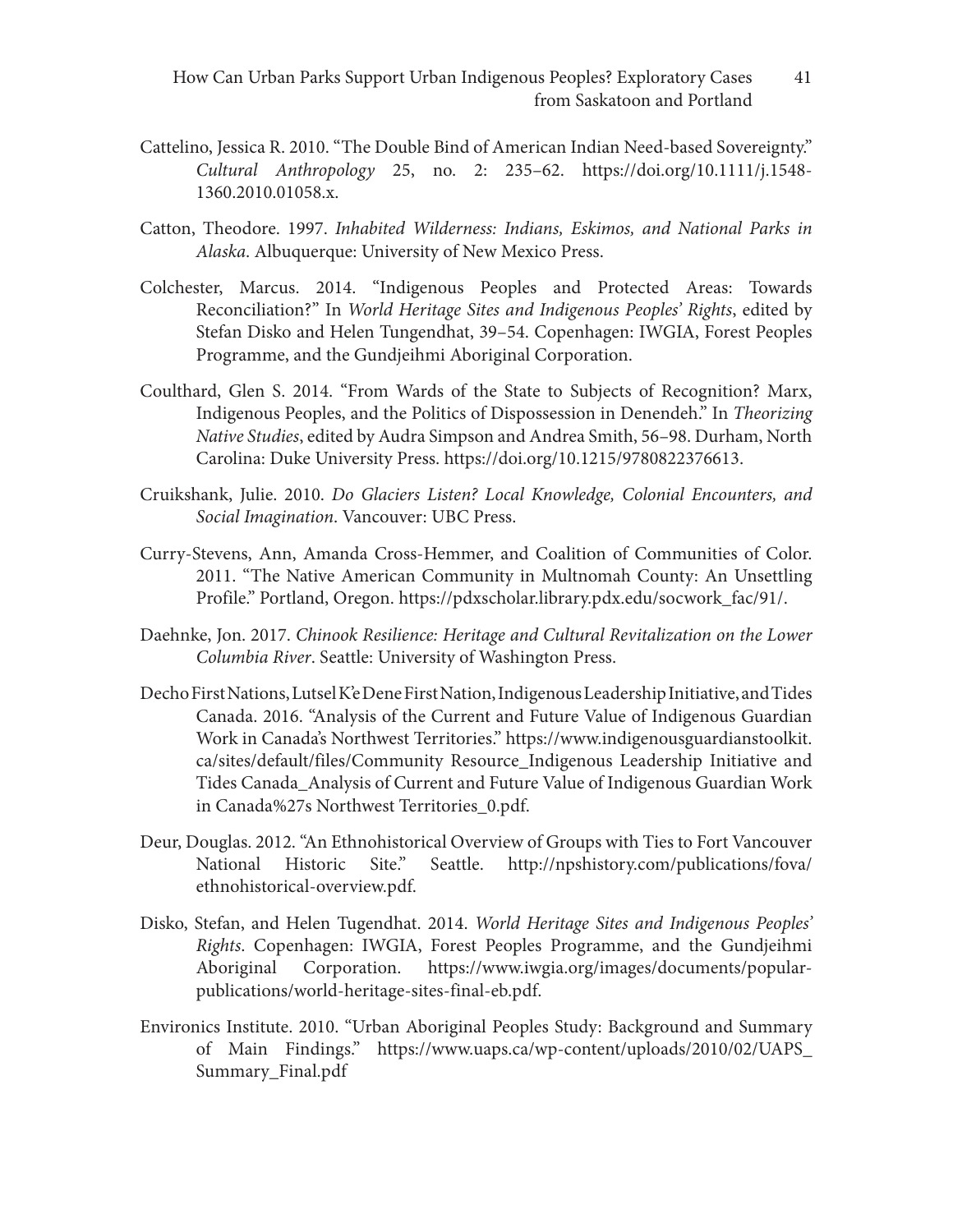- ———. 2011. "Urban Aboriginal Peoples Study: Saskatoon Report." Toronto. http://www. uaps.ca/wp-content/uploads/2010/02/UAPS-Saskatoon-report1.pdf
- Environment and Climate Change Canada. 2020a. "Indigenous Guardians Pilot Program." ECCC Funded Programs. 2020. https://www.canada.ca/en/environment-climatechange/services/environmental-funding/indigenous-guardians-pilot-program. html#toc1.
- ———. 2020b. "News Release: Canada Invests \$1.43 Million to Support the Creation of the Arqvilliit Lndigenous Protected and Conserved Area." Environment and Climate Change Canada. 2020. https://www.newswire.ca/news-releases/canada-invests-1- 43-million-to-support-the-creation-of-the-arqvilliit-lndigenous-protected-andconserved-area-833795527.html%0A%0A.
- Fache, Elodie. 2014. "Caring for Country, a Form of Bureaucratic Participation. Conservation, Development, and Neoliberalism in Indigenous Australia." *Anthropological Forum* 24 (3): 267–86. https://doi.org/10.1080/00664677.2014.939576.
- Finegan, Chance. 2019. "Protected Areas, Indigenous Peoples, and Reconciliation in the United States of America." PhD diss., York University. https://yorkspace.library. yorku.ca/xmlui/handle/10315/36795.
- Foxlee, Jasmine. 2007. "Cultural Landscape Interpretation: The Case of the Sorry Rock Story at Uluru-Kata Tjuta National Park." *Tourism Recreation Research* 32, no. 3: 49–56. https://doi.org/10.1080/02508281.2007.11081539.
- Fraser, Clara MacCallum, and Leela Viswanathan. 2013. "The Crown Duty to Consult and Ontario Municipal-First Nations Relations: Lessons Learned from the Red Hill Valley Parkway Project." *Canadian Journal of Urban Research* 22 (1 Supplement): 1–19.
- Fredericks, Bronwyn. 2013. "'We Don't Leave Our Identities at the City Limits': Aboriginal and Torres Strait Islander People Living in Urban Localities." *Australian Aboriginal Studies*, 1: 4–16.
- Gombay, Nicole, and Marcela Palomino-Schalscha. 2018a. "(Trans)Forming Indigenous – Settler Colonial Relations." In *Indigenous Places and Colonial Spaces*, edited by Nicole Gombay and Marcela Palomino-Schalscha, 1–30. London: Routledge. https://doi.org/10.4324/9781315472539.

———. , eds. 2018b. *Indigenous Places and Colonial Spaces: The Politics of Intertwined Relations*. London: Routledge. https://doi.org/10.4324/9781315472539.

Goodman, Ashley, Marcie Snyder, Kathi Wilson, and Jason Whitford. 2019. "Healthy Spaces: Exploring Urban Indigenous Youth Perspectives of Social Support and Health Using Photovoice." *Health & Place* 56: 34–42. https://doi.org/10.1016/j. healthplace.2019.01.004.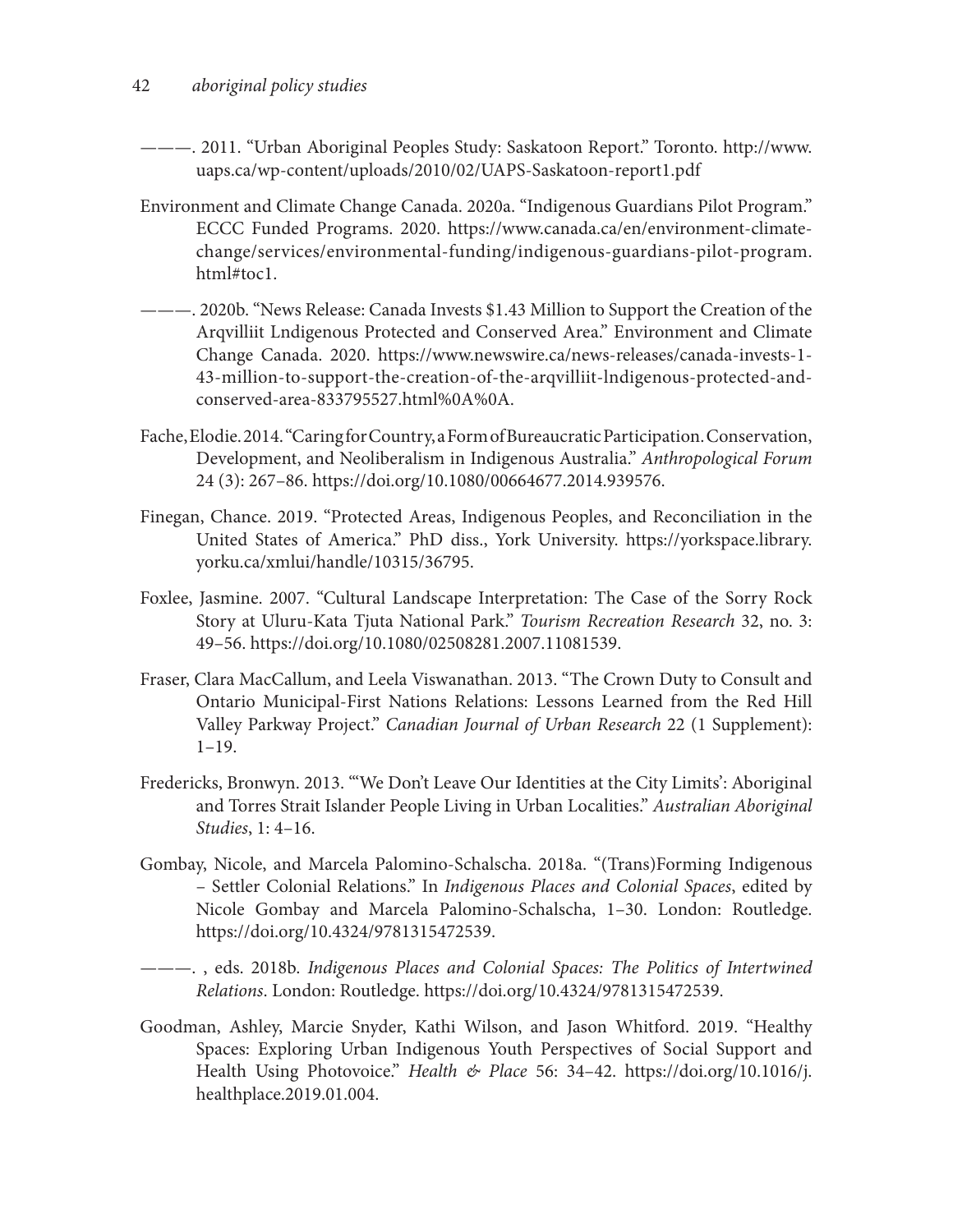- Gould, Jackie, Dermot Smyth, Whitney Rassip, Phil Rist, and Katie Oxenham. 2021. "Recognizing the Contribution of Indigenous Protected Areas to Marine Protected Area Management in Australia." *Maritime Studies* 20: 5-26. https://doi.org/10.1007/ s40152-020-00212-z.
- Grande, Sandy, Timothy San Pedro, and Sweeney Windchief. 2015. "Indigenous Peoples and Identity in the 21st Century: Remembering, Reclaiming, and Regenerating." In *Multicultural Perspectives on Race, Ethnicity, and Identity*, edited by Elizabeth Salett and Diane Koslow, 105–22. Washington, DC: NASW Press.
- Hatala, Andrew R, Darrien Morton, Chinyere Njeze, Kelley Bird-Naytowhow, and Tamara Pearl. 2019. "Re-Imagining Miyo-Wicehtowin: Human-Nature Relations, Land-Making, and Wellness among Indigenous Youth in a Canadian Urban Context." *Social Science & Medicine* 230: 122–30. https://doi.org/https://doi.org/10.1016/j. socscimed.2019.04.012.
- Hatala, Andrew R, Chinyere Njeze, Darrien Morton, Tamara Pearl, and Kelley Bird-Naytowhow. 2020. "Land and Nature as Sources of Health and Resilience Among Indigenous Youth in an Urban Canadian Context: A Photovoice Eexploration." *BMC Public Health* 20, no. 1: 538. https://doi.org/10.1186/s12889-020-08647-z.
- Heritz, Joanne. 2018. "Municipal-Indigenous Relations in Saskatchewan: Getting Started in Regina, Saskatoon and Prince Albert." *Canadian Public Administration* 61, no. 4: 616–40. https://doi.org/10.1111/capa.12304.
- Hubbard, Tasha. 2016. "The Call of the Buffalo: Exploring Kinship with the Buffalo in Indigenous Creative Expression." University of Calgary. https://doi.org/10.11575/ PRISM/28021.
- Indigenous Circle of Experts. 2018. "We Rise Together: Achieving Pathway to Canada to Target 1 through the Creation of Indigenous Protected and Conserved Areas in the Spirit and Practice of Reconciliation." Gatineau, Quebec. https://www. iccaconsortium.org/wp-content/uploads/2018/03/PA234-ICE\_Report\_2018\_ Mar\_22\_web.pdf.
- Jacobs, Jane M. 1996. *Edge of Empire: Postcolonialism and the City*. London: Routledge. https://doi.org/10.4324/9780203430903.
- Jojola, Theodore, Ryan Walker, and David Natcher, eds. 2013. *Reclaiming Indigenous Planning*. Montreal: McGill-Queen's University Press.
- Jones, Russ, Catherine Rigg, and Lynn Lee. 2010. "Haida Marine Planning: First Nations as a Partner in Marine Conservation." *Ecology & Society* 15, no. 1: 1–16. https://doi. org/10.5751/ES-03225-150112.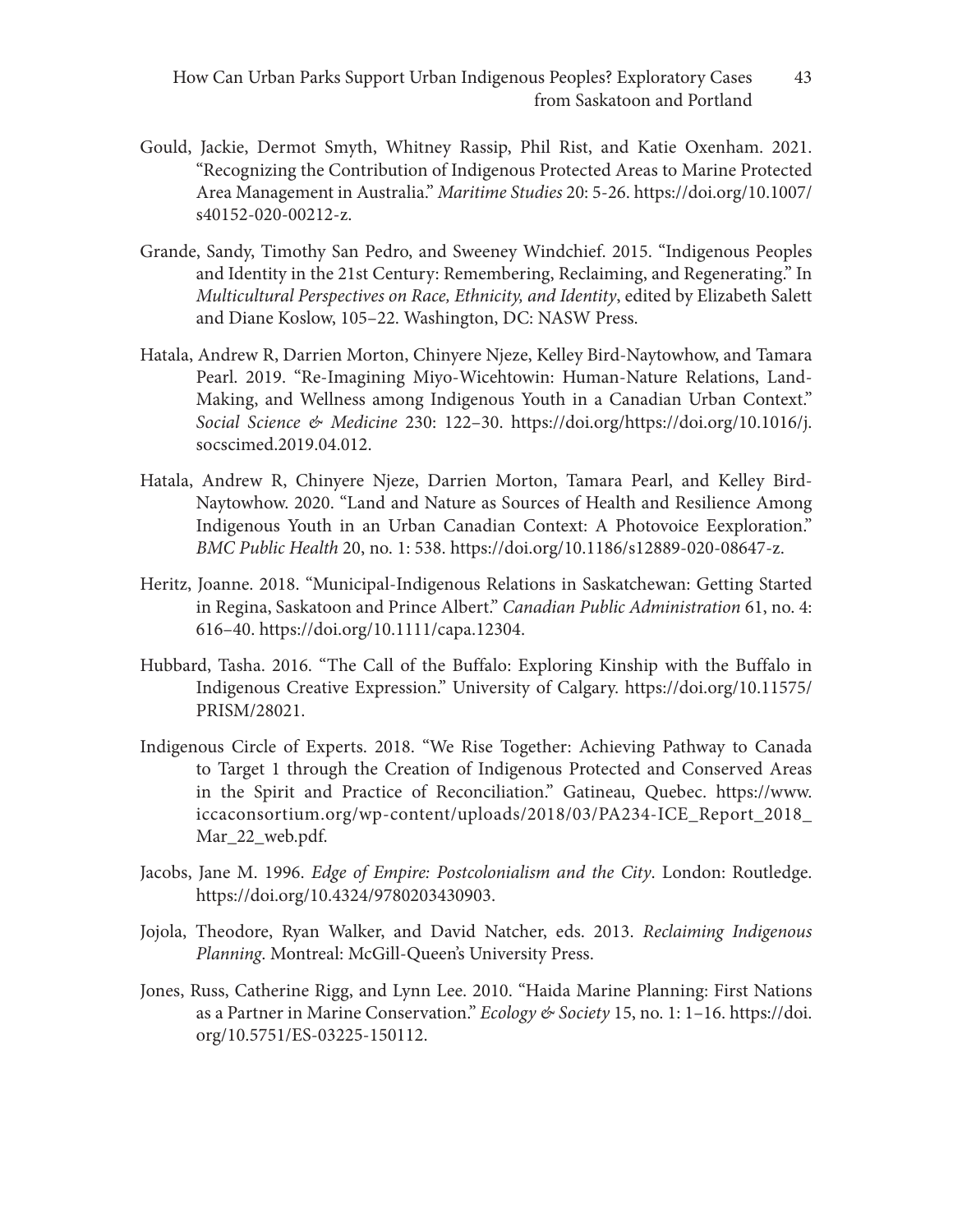- Kelly, Alice B. 2011. "Conservation Practice as Primitive Accumulation." *Journal of Peasant Studies* 38, no. 4: 683–701. https://doi.org/10.1080/03066150.2011.607695.
- King, Mary Ann. 2007. "Co-Management or Contracting? Agreements between Native American Tribes and the U.S. National Park Service Pursuant to the 1994 Tribal Self-Governance Act." *Harvard Environmental Law Review* 31 (c): 475–530. https:// doi.org/10.1215/9780822376781.
- Lowman, Emma Battell, and Adam Barker. 2015. *Settler: Identity and Colonialism in 21st Century Canada*. Black Point, Nova Scotia: Fernwood Publishing.
- Lucero, Nancy. 2013. "'Being Indian in the City': Generational Differences in the Negotiation of Native Identity among Urban-Based American Indians." In *Indigenous in the City: Contemporary Identities and Cultural Innovation*, edited by Evelyn J Peters and Chris Andersen, 193–215. Vancouver: UBC Press.
- Mackey, Eva. 2016. *Unsettled Expectations: Uncertainty, Land, and Settler Decolonization*. Black Point, Nova Scotia: Fernwood Publishing.
- Mar, Tracey Banivanua. 2010. "Carving Wilderness: Queensland's National Parks and the Unsettling of Emptied Lands, 1890–1910." In *Making Settler Colonial Space*, edited by Tracey Banivanua-Mar and Penelope Edmonds, 73–94. London: Palgrave Macmillan UK.
- Mar, Tracey Banivanua, and Penelope Edmonds. 2010. *Making Settler Colonial Space: Perspectives on Race, Place and Identity*. London: Palgrave Macmillan UK.
- Matunga, Hirini. 2013. "Theorizing Indigenous Planning." In *Reclaiming Indigenous Planning*, edited by Theodore Jojola, Ryan Walker, and David Natcher, 3–34. Montreal: McGill-Queen's University Press.
- McCaskill, Don, Keven Fitzmaurice, The Ontario Federation of Indian Friendship Centres, The Ontario Metis Aboriginal Association, and The Ontario Native Women's Association. 2007. "Urban Aboriginal Task Force Final Report." Toronto. http://74.213.160.105/ofifchome/page/uatf/UATFOntarioFinalReport.pdf.
- McGregor, Deborah. 2009. "Linking Traditional Knowledge and Environmental Practice in Ontario." *Journal of Canadian Studies. Revue d'etudes Canadiennes* 43, no. 3: 69– 100. https://doi.org/10.1353/jcs.2009.0009.
- Moriyama, Raymond. 1979. "The Meewasin Valley Project." Toronto. https://meewasin. com/wp-content/uploads/2020/01/THE-MEEWASIN-VALLEY-PROJECT.pdf.
- Nadasdy, Paul. 1999. "The Politics of TEK: Power and the 'Integration' of Knowledge." *Arctic Anthropology* 36, nos. 1–2: 1–18. https://doi.org/10.2307/40316502.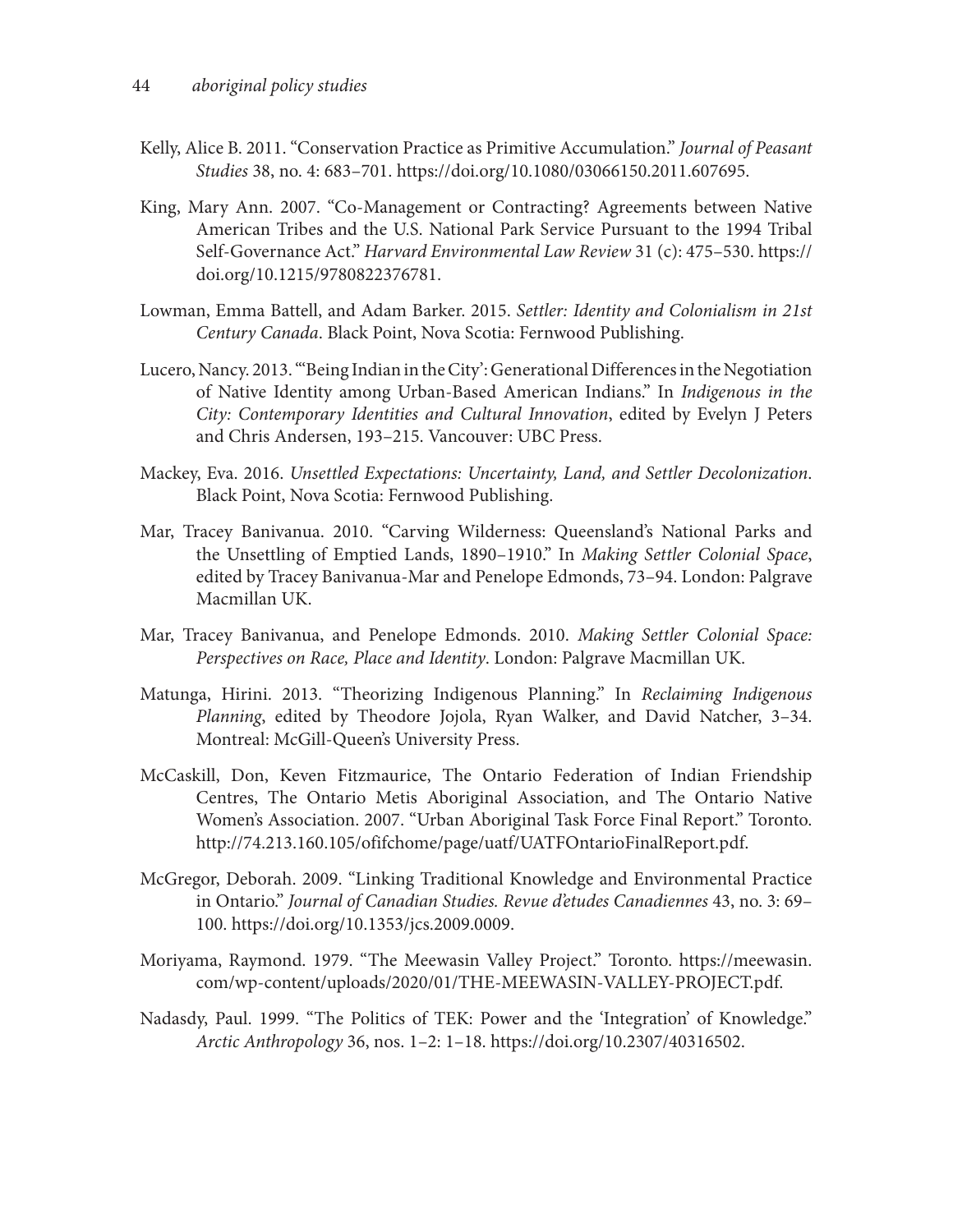- ———. 2005. "The Anti-Politics of TEK: The Institutionalization of Co-Management Discourse and Practice." *Anthropologica* 47, no. 1: 215–32. https://doi. org/10.2307/40316502.
- National Inquiry into Missing and Murdered Indigenous Women and Girls. 2019. "Reclaiming Power and Place: Executive Summary of the Final Report." Ottawa. https://www.mmiwg-ffada.ca/wp-content/uploads/2019/06/Executive\_ Summary.pdf.
- Native American Youth and Family Center. 2017. "Leading with Tradition: The Native American Community in the Portland Metropolitan Area." Portland, Oregon. http://nayapdx.org/wp-content/uploads/2017/12/Leading-with-Tradition.pdf.
- Nejad, Sarem, and Ryan Walker. 2018. "Contemporary Urban Indigenous Placemaking in Canada." In *The Handbook of Contemporary Indigenous Architecture*, edited by Elizabeth Grant, Kelly Greenop, Albert Refiti, and Daniel Glenn, 223–51. Singapore: Springer Singapore. https://doi.org/10.1007/978-981-10-6904-8\_9.
- Nejad, Sarem, Ryan Walker, Brenda Macdougall, Yale Belanger, and David Newhouse. 2019. "'This Is an Indigenous City; Why Don't We See It?' Indigenous Urbanism and Spatial Production in Winnipeg." *The Canadian Geographer / Le Géographe Canadien* 63, no. 3: 413–24. https://doi.org/https://doi.org/10.1111/cag.12520.
- Nejad, Sarem, Ryan Walker, and David Newhouse. 2020. "Indigenous Placemaking and the Built Environment: Toward Transformative Urban Design." *Journal of Urban Design* 25, no. 4: 433–42. https://doi.org/10.1080/13574809.2019.1641072.
- Neufeld, David. 2007. "Indigenous Peoples and Protected Heritage Areas: Acknowledging Cultural Pluralism." In *Transforming Parks and Protected Areas: Policy and Governance in a Changing World*, edited by Kevin Hannah, Douglas Clark, and D. Scott Slocombe, 181–99. Oxfordshire, UK: Taylor & Francis. https://doi. org/10.4324/9780203961902.
- Njeze, Chinyere, Kelley Bird-Naytowhow, Tamara Pearl, and Andrew R Hatala. 2020. "Intersectionality of Resilience: A Strengths-Based Case Study Approach With Indigenous Youth in an Urban Canadian Context." *Qualitative Health Research* 30, no. 13: 2001–18. https://doi.org/10.1177/1049732320940702.
- Oakes, Timothy. 1997. "Place and the Paradox of Modernity." *Annals of the Association of American Geographers* 87, no. 3: 509–31. https://doi.org/10.1111/1467-8306.00066.
- Peters, Evelyn J. 2002. "'Our City Indians': Negotiating the Meaning of First Nations Urbanization in Canada, 1945-1975." *Historical Geography* 30: 75–92.
- Peters, Evelyn J, and Carol Lafond. 2013. "I Basically Mostly Stick with My Own Kind." In *Indigenous in the City: Contemporary Identities and Cultural Innovation*, edited by Evelyn J Peters and Chris Andersen, 88–109. Vancouver: UBC Press.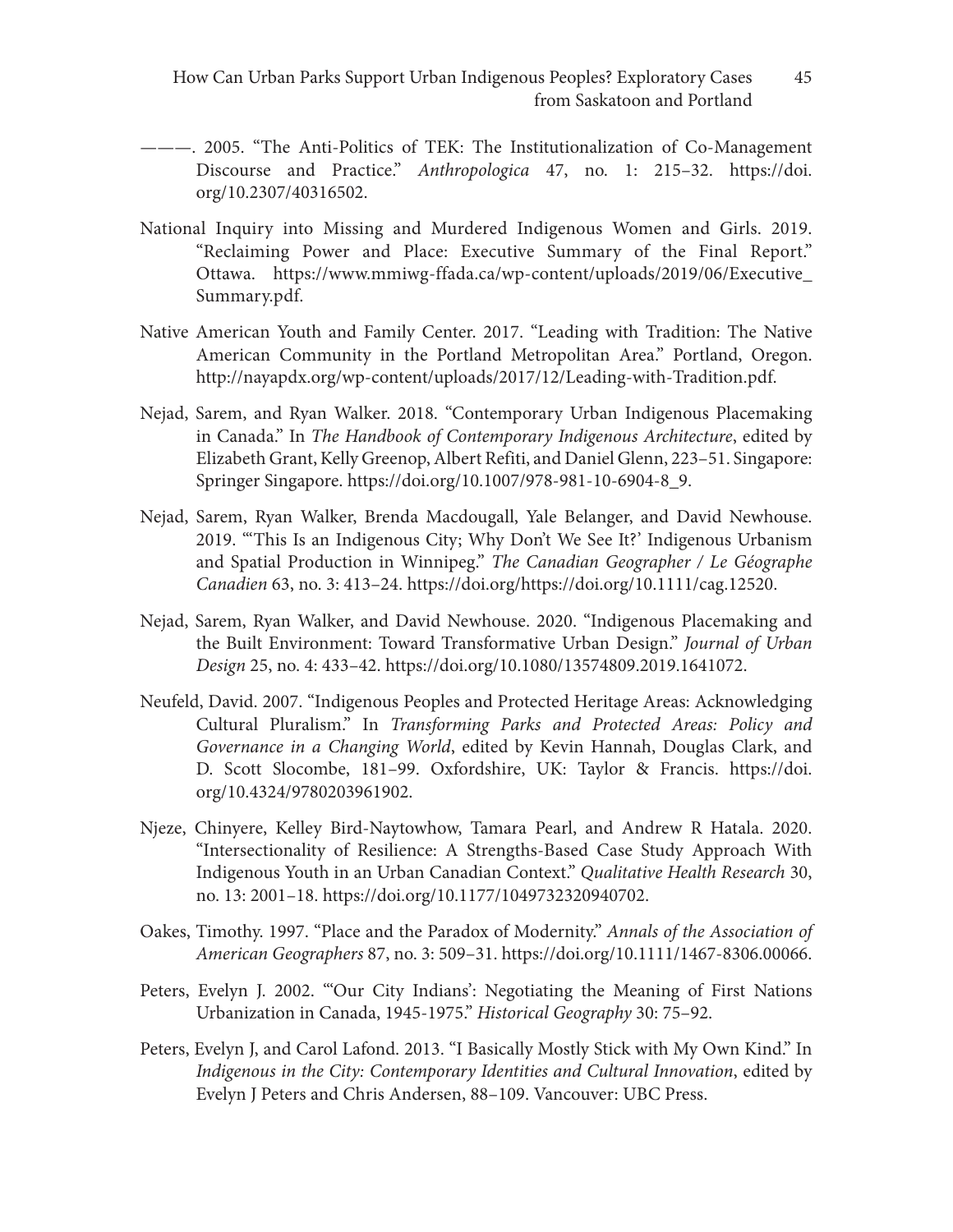Porter, Libby. 2010. *Unlearning the Colonial Cultures of Planning*. London: Routledge.

- Porter, Libby, and Janice Barry. 2015. "Bounded Recognition: Urban Planning and the Textual Mediation of Indigenous Rights in Canada and Australia." *Critical Policy Studies* 9, no. 1: 22–40. https://doi.org/10.1080/19460171.2014.912960.
- Quirke, Stephen. 2017. "Laura John Builds Bridges Between City of Portland, Native Community." *Street Roots*, December 22, 2017.
- Ramirez, Renya. 2007. *Native Hubs: Culture, Community, and Belonging in Silicon Valley and Beyond*. Durham, North Carolina: Duke University Press.
- Reed, Graeme, Nicolas D Brunet, Sheri Longboat, and David C Natcher. 2020. "Indigenous Guardians as an Emerging Approach to Indigenous Environmental Governance." *Conservation Biology*. https://doi.org/10.1111/cobi.13532.
- Rosenkranz, Leah. 2020. "History and Memory in the Intersectionality of History and Memory in the Intersectionality of Heritage Sites and Cultural Centers in the Pacific Heritage Sites and Cultural Centers in the Pacific Northwest and Hawai'i Northwest and Hawai'i." MA thesis, Portland State University. https://pdxscholar.library.pdx. edu/cgi/viewcontent.cgi?article=6700&context=open\_access\_etds.
- Runte, Alfred. 1997. *National Parks: The American Experience*. Lincoln: University of Nebraska Press.
- Sandlos, John. 2007. *Hunters at the Margin: Native People and Wildlife Conservation in the Northwest Territories*. Vancouver: UBC Press.
- ———. 2008. "Not Wanted in the Boundary: The Expulsion of the Keeseekoowenin Ojibway Band from Riding Mountain National Park." *The Canadian Historical Review* 89, no. 2: 189–221. https://doi.org/10.1353/can.0.0040.
- Savage, Candace. 2012. *A Geography of Blood: Unearthing Memory from a Prairie Landscape*. Vancouver: Greystone Books Ltd.
- Short, Damien. 2016. *Redefining Genocide: Settler Colonialism, Social Death and Ecocide*. London: Zed Books.
- Sibley, David. 1995. *Geographies of Exclusion: Society and Difference in the West*. London: Routledge.
- Simpson, Audra. 2011. "Settlement's Secret." *Cultural Anthropology* 26 (2): 205–17. https:// doi.org/10.1111/j.1548-1360.2011.01095.x.
- ———. 2014. *Mohawk Interruptus: Political Life across the Borders of Settler States*. Durham, North Carolina: Duke University Press.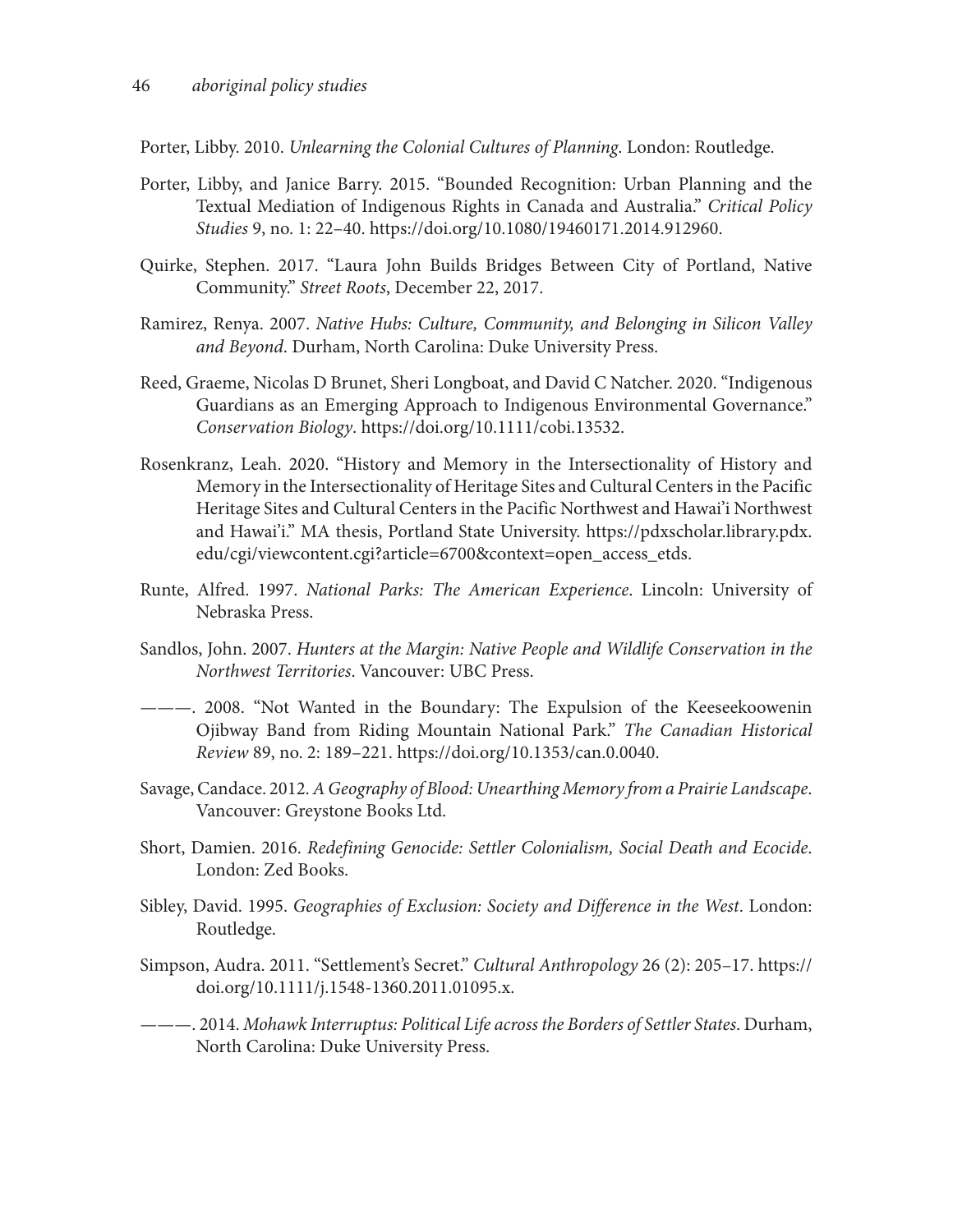- Spence, Mark David. 1999. *Dispossessing the Wilderness: Indian Removal and the Making of the National Parks*. New York: Oxford University Press.
- Stanger-Ross, Jordan. 2008. "Municipal Colonialism in Vancouver: City Planning and the Conflict over Indian Reserves, 1928–1950s." *Canadian Historical Review* 89, no. 4: 541–80. https://doi.org/10.3138/chr.89.4.541.
- Statistics Canada. 2017a. "Aboriginal Peoples in Canada: Key Results from the 2016 Census." The Daily. 2017. https://www150.statcan.gc.ca/n1/daily-quotidien/171025/ dq171025a-eng.htm.
- ———. 2017b. "Focus on Geography Series, 2016 Census." Data Products, 2016 Census. 2017. https://www12.statcan.gc.ca/census-recensement/2016/as-sa/fogs-spg/Factscan-eng.cfm?Lang=Eng&GK=CAN&GC=01&TOPIC=9.
- ———. 2020. "Canada's Population Estimates: Subprovincial Areas, July 1, 2019." The Daily. 2020. https://www150.statcan.gc.ca/n1/daily-quotidien/200213/dq200213aeng.htm.
- Stevens, Stan. 2014. *Indigenous Peoples, National Parks, and Protected Areas: A New Paradigm Linking Conservation, Culture, and Rights*. Tucson: University of Arizona Press.
- Thomlinson, Eugene, and Geoffrey Crouch. 2012. "Aboriginal Peoples, Parks Canada, and Protected Spaces: A Case Study in Co-Management at Gwaii Haanas National Park Reserve." *Annals of Leisure Research* 15, no. 1: 69–86. https://doi.org/10.1080/1174 5398.2012.670965.
- Tomlinson, Eryn, Renny Grilz, and Matthew Braun. 2017. "Meewasin Valley-Wide Resource Management Plan." Saskatoon. https://meewasin.com/wp-content/ uploads/2019/09/Meewasin-Valley-Wide-Resource-Management-Plan\_ March2017.pdf.
- Tran, Tanya C, Natalie C Ban, and Jonaki Bhattacharyya. 2020. "A Review of Successes, Challenges, and Lessons from Indigenous Protected and Conserved Areas." *Biological Conservation* 241: 108271. https://doi.org/10.1016/j.biocon.2019.108271.
- Tran, Tanya C, Douglas Neasloss, Jonaki Bhattacharyya, and Natalie C Ban. 2020. "'Borders Don't Protect Areas, People Do': Insights from the Development of an Indigenous Protected and Conserved Area in Kitasoo/Xai'xais Nation Territory." *FACETS* 5, no. 1: 922–41. https://doi.org/10.1139/facets-2020-0041.
- Tsosie, Rebecca. 2003. "The Conflict between the 'Public Trust'and the 'Indian Trust' Doctrines: Federal Public Land Policy and Native Nations." *Tulsa Law Review* 39: 271–311.